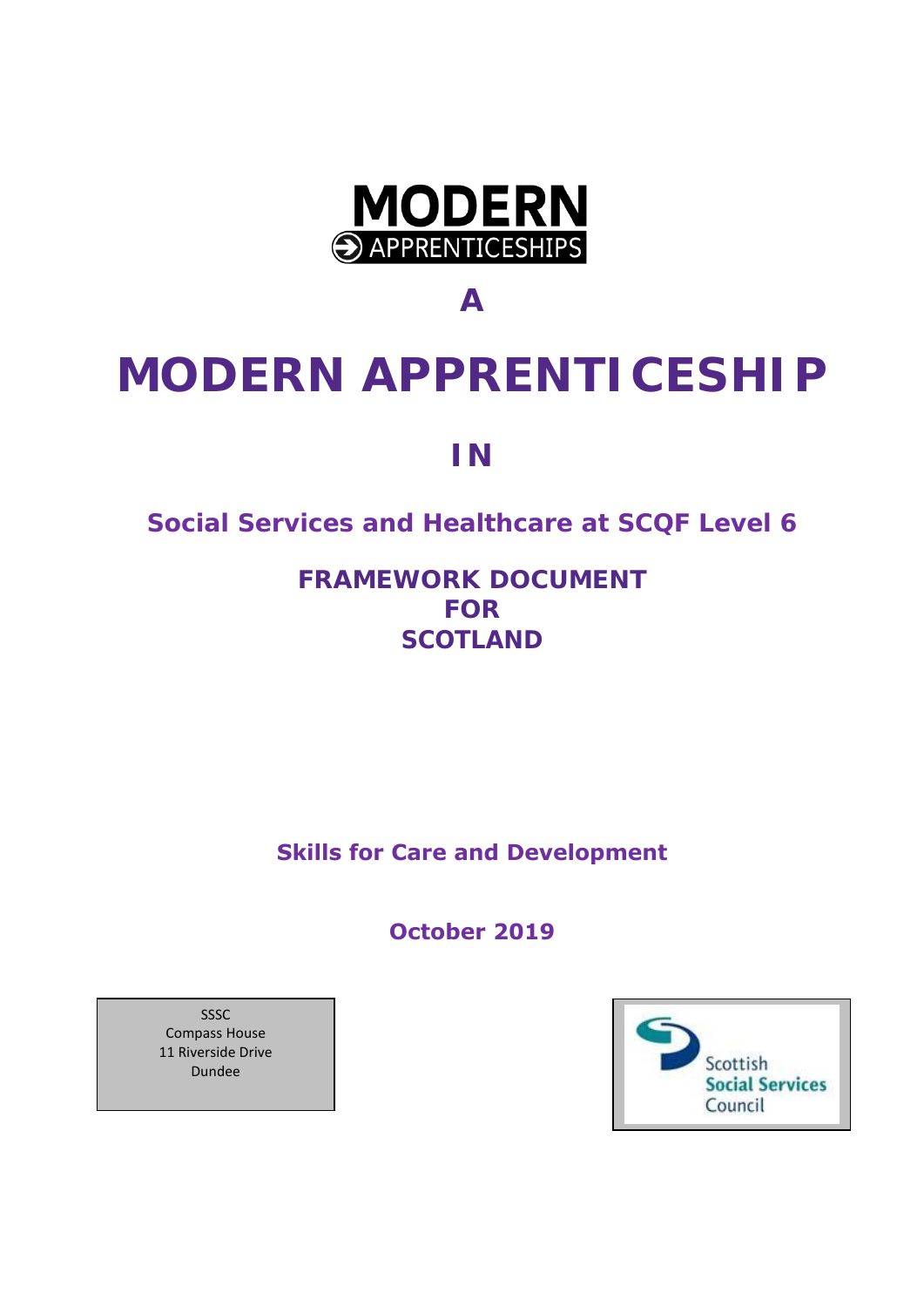Amendments to this framework in Social Services and Healthcare at SCQF level 6

| Version | Date of Change | Amendment                                                                                                                                                                                        | Comments |
|---------|----------------|--------------------------------------------------------------------------------------------------------------------------------------------------------------------------------------------------|----------|
| 1.1     | 02/09/2019     | • City And<br>guilds<br>awarding<br>body.<br>removed.<br>• Administrator<br>contact<br>details<br>amended.<br>• Added<br>statement on<br>training<br>agreement<br>• Framework<br>date<br>amended |          |
|         |                |                                                                                                                                                                                                  |          |

This framework document is a controlled document. The latest version can be found on the Skills Development Scotland website here:

[https://www.skillsdevelopmentscotland.co.uk/what-we-do/apprenticeships/modern](https://www.skillsdevelopmentscotland.co.uk/what-we-do/apprenticeships/modern-apprenticeships/modern-apprenticeship-frameworks/)[apprenticeships/modern-apprenticeship-frameworks/](https://www.skillsdevelopmentscotland.co.uk/what-we-do/apprenticeships/modern-apprenticeships/modern-apprenticeship-frameworks/)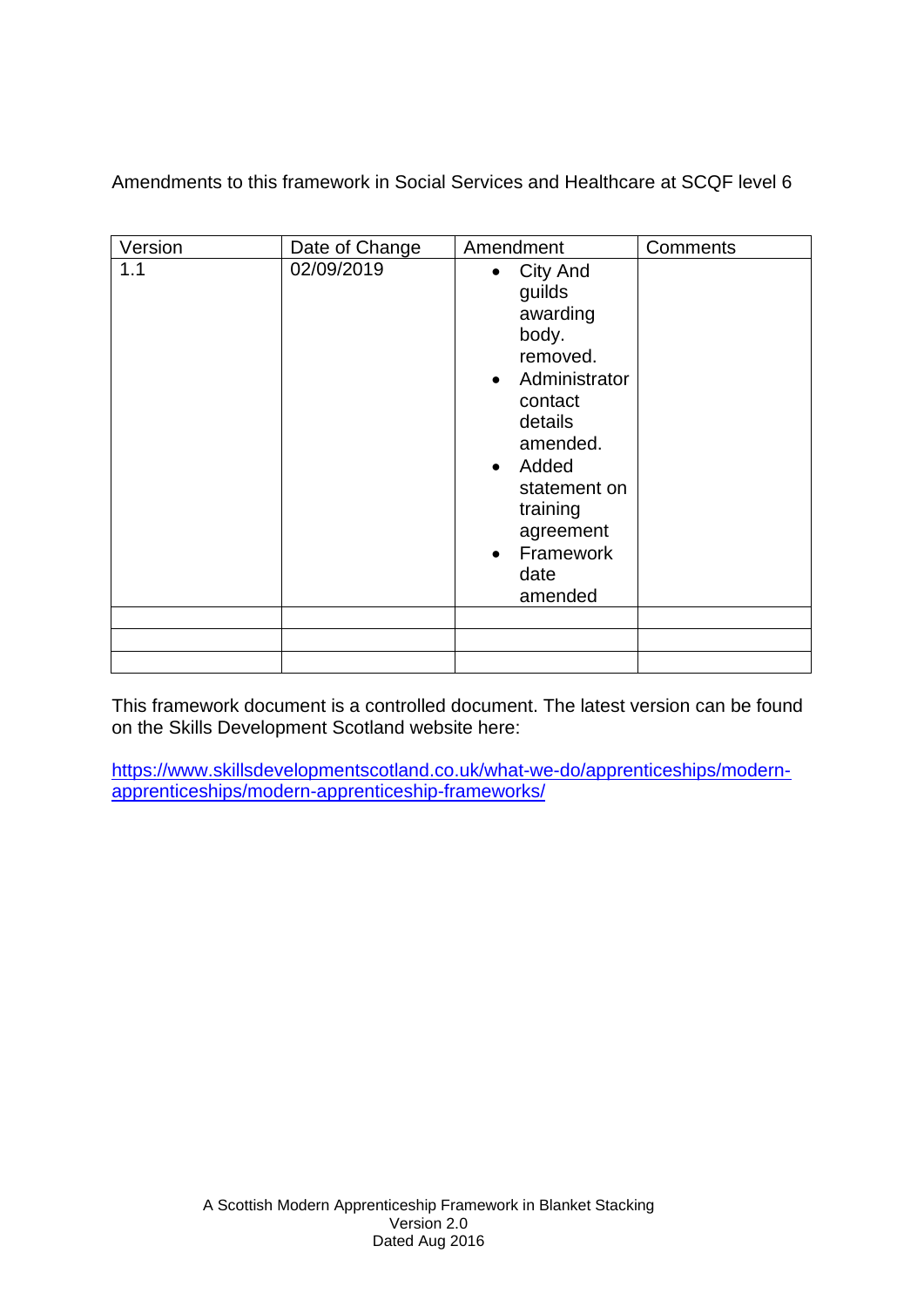# **Contents**

| Modern Apprenticeships in Scotland             | 4  |
|------------------------------------------------|----|
| Modern Apprenticeships in (name of Framework)  | 5  |
| <b>Summary of Framework</b>                    | 9  |
| The Framework                                  | 10 |
| Registration and certification                 | 13 |
| Recruitment and selection                      | 14 |
| Equal opportunities                            | 15 |
| <b>Health and safety</b>                       | 15 |
| Contracts                                      | 15 |
| <b>Employment status of Modern Apprentices</b> | 16 |
| Terms and conditions of employment             | 16 |
| Training and development                       | 16 |
| Consultation                                   | 17 |
| Career progression                             | 19 |

# **Appendices**

| Appendix 1 | <b>Stakeholder Responsibilities</b>  | 20 |
|------------|--------------------------------------|----|
| Appendix 2 | Modern Apprenticeship Centres (MACs) | 23 |
| Appendix 3 | Training Agreement and Training Plan | 24 |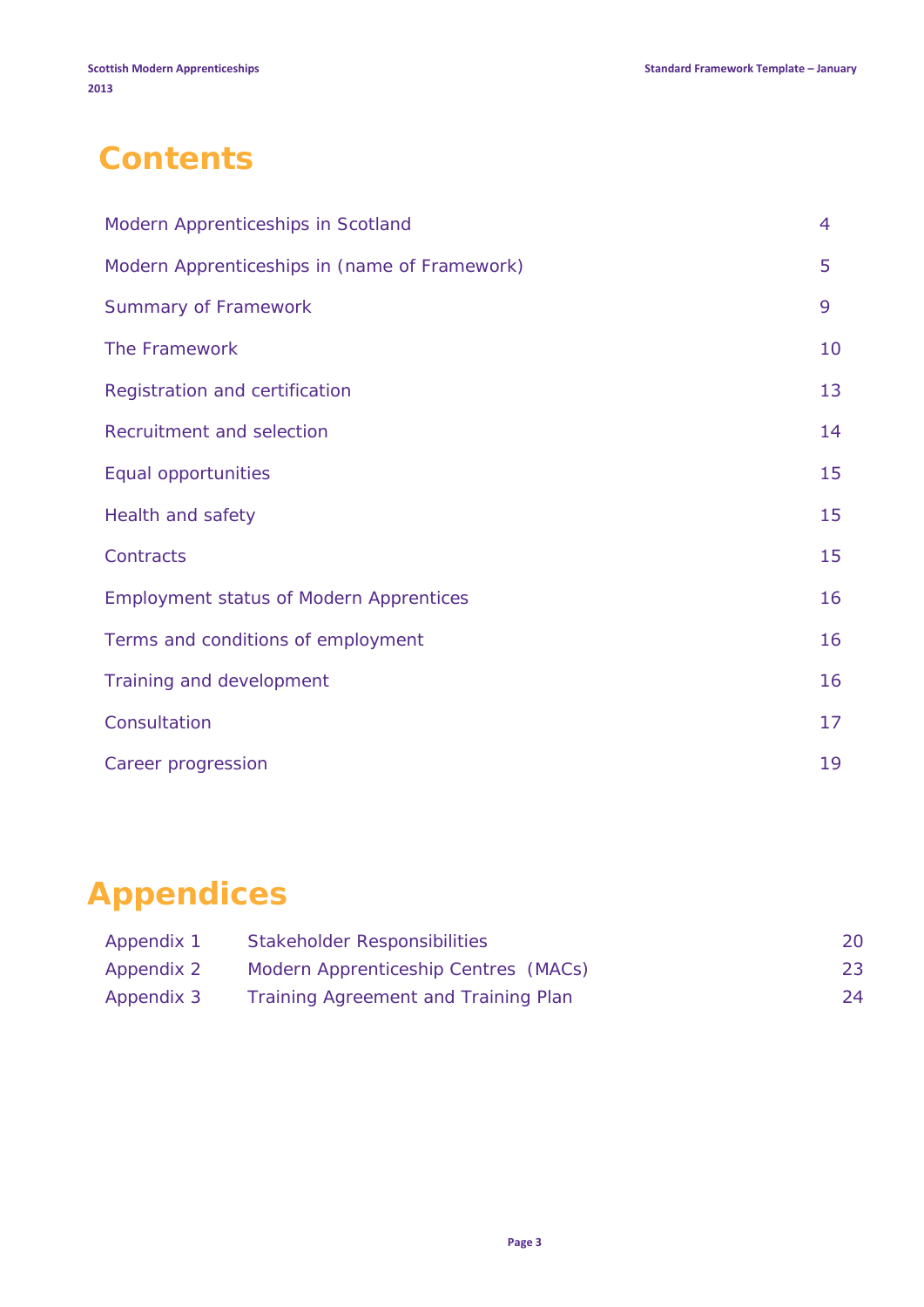## **Modern Apprenticeships in Scotland**

#### **What are Modern Apprenticeships?**

Modern Apprenticeships offer those aged over 16 paid employment combined with the opportunity to train for jobs at craft, technician and management level.

#### **Who develops them?**

Modern Apprenticeships are developed by Sector Skills Councils (SSCs). SSCs consult with employers and key partners in their sector to produce a training programme, which meets the needs of employers.

#### **Who are they for?**

Modern Apprenticeships are available to employees aged 16 or over. Employees need to demonstrate to their employer that they have the potential to complete the programme.

#### **What's in a Modern Apprenticeship?**

In Scotland, there are more than 70 different Modern Apprenticeship Frameworks and they are all designed to deliver a training package around a minimum standard of competence defined by employers through SSCs. There are four different levels of Apprenticeship in Scotland: SCQF 5 (SVQ 2), SCQF 6/7 (SVQ 3), SCQF 8/9 (SVQ 4) and SCQF 10 (SVQ 5). They all contain the same 3 basic criteria:

- A relevant SVQ (or alternative competency based qualifications)
- Core Skills
- Industry specific training

Details of the content of this specific Modern Apprenticeship are given in the next section.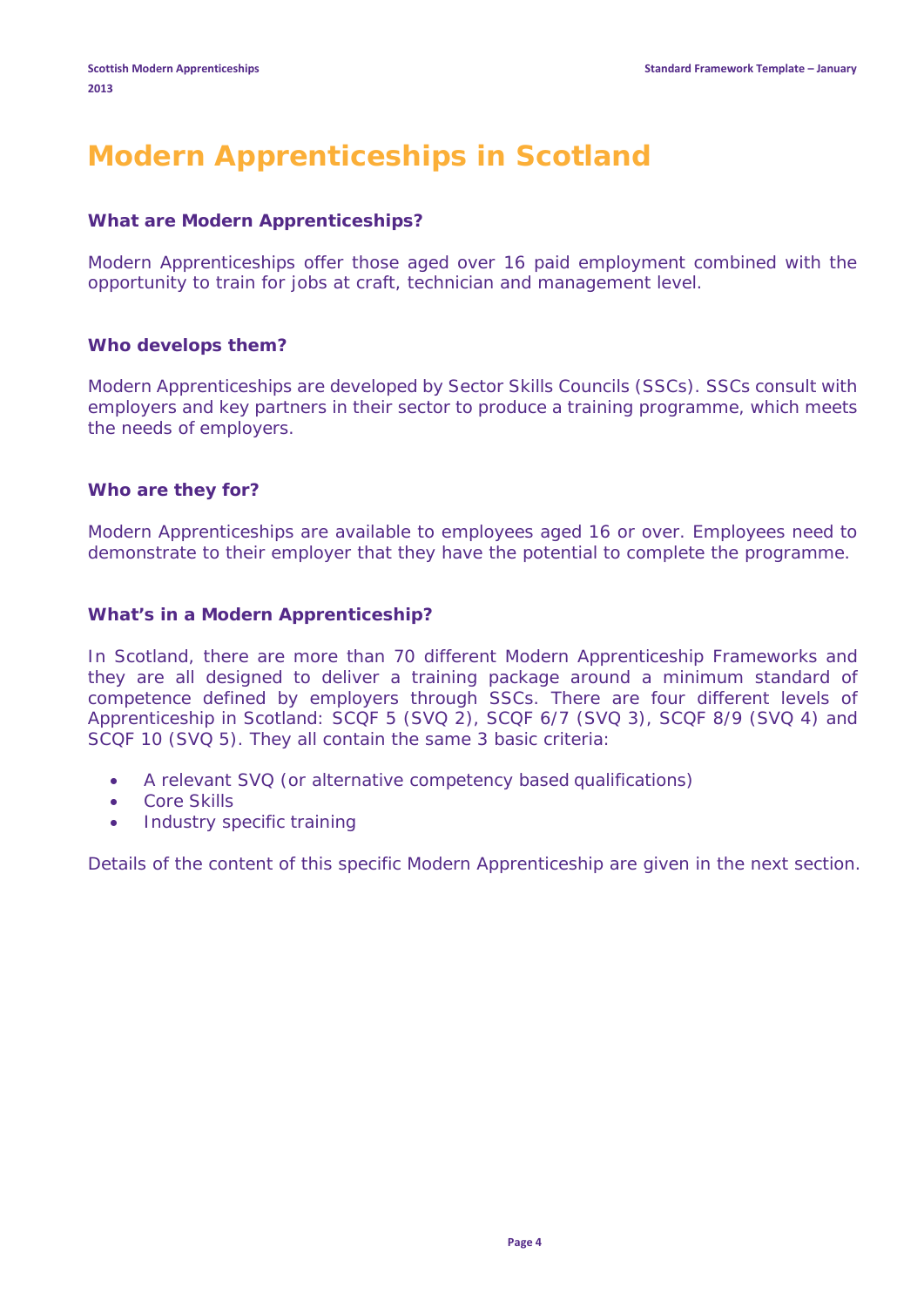# **Modern Apprenticeships in Social Services and Healthcare at SCQF Level 6 (SQA GH5Y 22)**

The SSSC is the sector skills council for social services in Scotland. It is a partner of the UK wide sector skills council, Skills for Care and Development.

#### **Purpose of the Frameworks**

Apprenticeships in Social Services and Healthcare are part of a suite of complementary frameworks developed in consultation with the sector. These frameworks are designed to provide an accessible and progressive approach to the acquisition of appropriate skills and knowledge for new entrants and for existing workers in social services (adult services). The qualifications are at three levels to enable provision for career development. They are planned to articulate with the frameworks for Social Services (Children and Young People) to provide additional flexibility both in employment and in careers. Three of the four mandatory units are the same as three of the mandatory units in Social Services (Children and Young People) at the same level. The assessment strategies in both routes are the same.

#### **The Modern Apprenticeship in Social Services and Healthcare**

The Modern Apprenticeship in Social Services and Healthcare is set at SVQ Level 2 and SCQF Level 6 and therefore is at the same level as SQA Highers. The SVQ 2 used within the MA level 2 was credit rated and levelled at SCQF 6 for Social Services and Healthcare. This presented an unusual but not unique situation as usually SVQ 2 appears on Scottish Credit and Qualification Framework at level 5. This difference reflects the complexity of the work involved within the care sector not only from the perspective of required skills and behaviours but from the need to apply significant knowledge and understanding within practice.

The revised SVQ 2 structure Social Services and Healthcare will be available from 1 February 2014.

The training and development of the workforce play a critical role in ensuring that the services people receive are high quality, effective and efficient. Qualification development for the sector reflects the needs of employers and regulation and registration by the SSSC ensures that good practice is subsequently well embedded.

Completion of the apprenticeship and certification will qualify workers to be recognised as support workers in a numbers of areas within the sector. They may be employed in the private sector, local authority, third sector or the NHS.

Support workers are employed in a range of young people and adult services across the sector. Workers are employed to support individuals in a number of settings such as care homes, day centres, community settings or their own home. They provide support to individuals who may present a number of complex needs.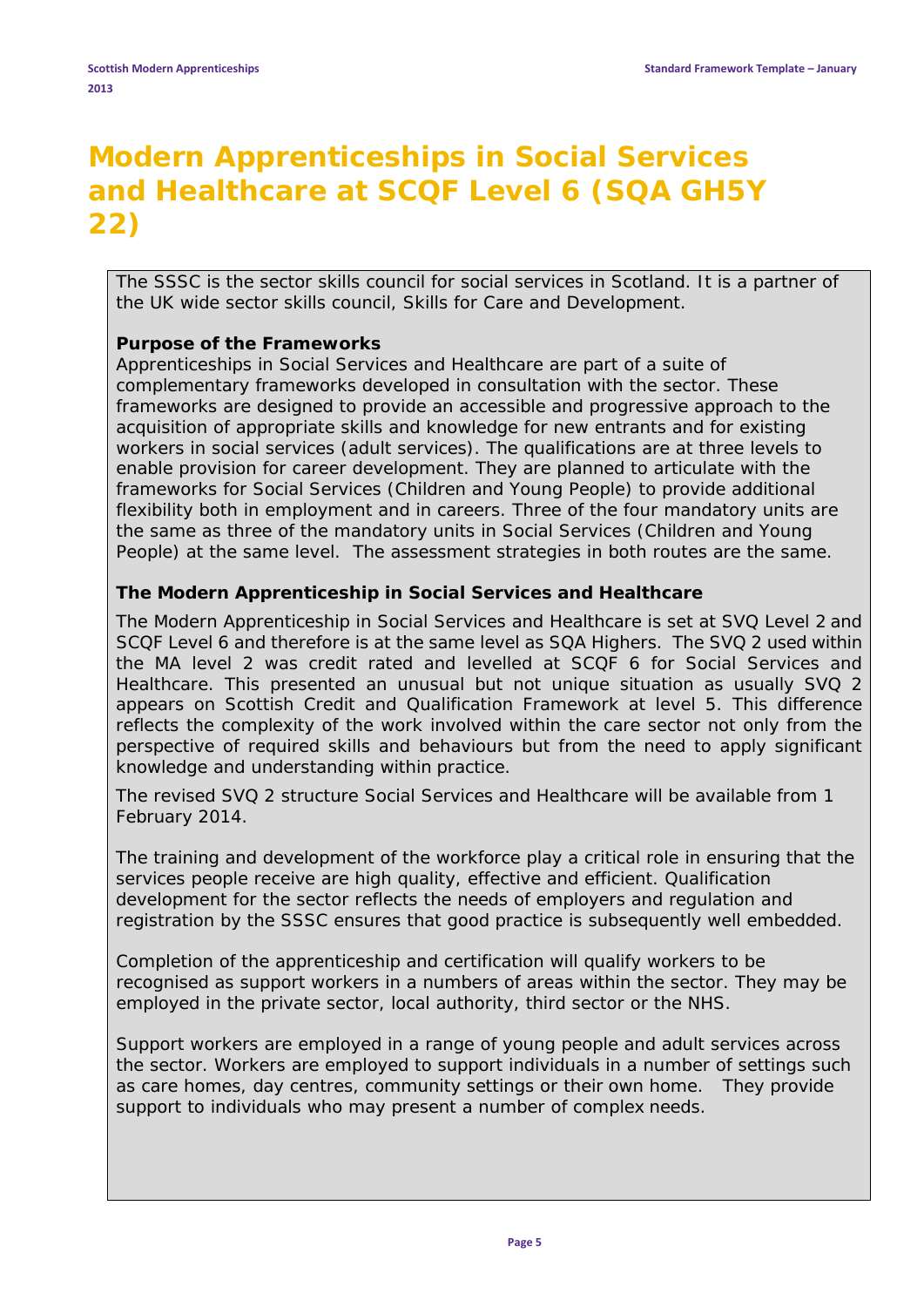Certification at SVQ Level 2 (SCQF Level 6) qualifies apprentices to act in *support* roles, at SVQ Level 3 (SCQF Level 7) as *practitioners* and at SVQ Level 4(SCQF Level 8) as *supervisors/managers*. Gaining the further award of the SVQ in Leadership and Management in Care Services qualifies workers to act as managers in these services. The Frameworks allow progression through these levels and/or transfer into the Children and Young People career route.

#### **The Workforce**

The social services workforce is large:

- One in 13 people employed in Scotland work in social services
- There is a workforce of 191,000 people in paid employment
- Of these 27% are employed by the third sector, 32% by the public sector and 41% by the private sector.

SSSC labour market reports on the social services sector indicate that the number of people working in the sector has risen very considerably since the mid 1990's. Data from the Labour Force Survey shows that the sector grew by approximately 50% during the period 1998-2008. Since then growth has slowed and slightly reversed with the sector employing just over 191,000 people as of December 2012. In part this growth has been a response to Scottish Government initiatives such as the Integration of Health and Social Care and the National Dementia Strategy in the adult sector and Getting It Right For Every Child and the Early Years Framework for children and young people.

The training and development of the workforce play a critical role in ensuring that people who use social services receive high quality, effective and efficient services. Qualification development for the sector reflects the needs of employers. Regulation and registration ensure that good practice is subsequently well embedded.

Helping employers and workers to meet the changing needs of service users is our overriding concern. Facilitating the development of qualifications that meet these needs will ensure that all receive a high quality, professional service. The development of a technical apprentice framework may encourage men, who are currently under represented in the workforce, see the value in pursuing a career in the social services sector.

The sector makes a significant contribution to the Scottish economy. In the Scottish Government's refreshed skills strategy "Skills for Scotland" published in 2010, the sector was designated as one of three high participation sectors in Scotland, and therefore a sector which is key to the country's future economic well-being.

- Gross Value Added (GVA) generated by the sector increased from £1.62bn in 1998 to £4.19bn in 2009
- 84% of those in employment in the sector are female
- 79% of those in the sector have permanent contracts.

The Scottish Employers Skills Survey found that 83% of Scottish social service employers have offered training to their employees in 2012, much higher than the average across all the other sectors. The social care and health sector was also more likely than other sectors to offer on the job training (76%).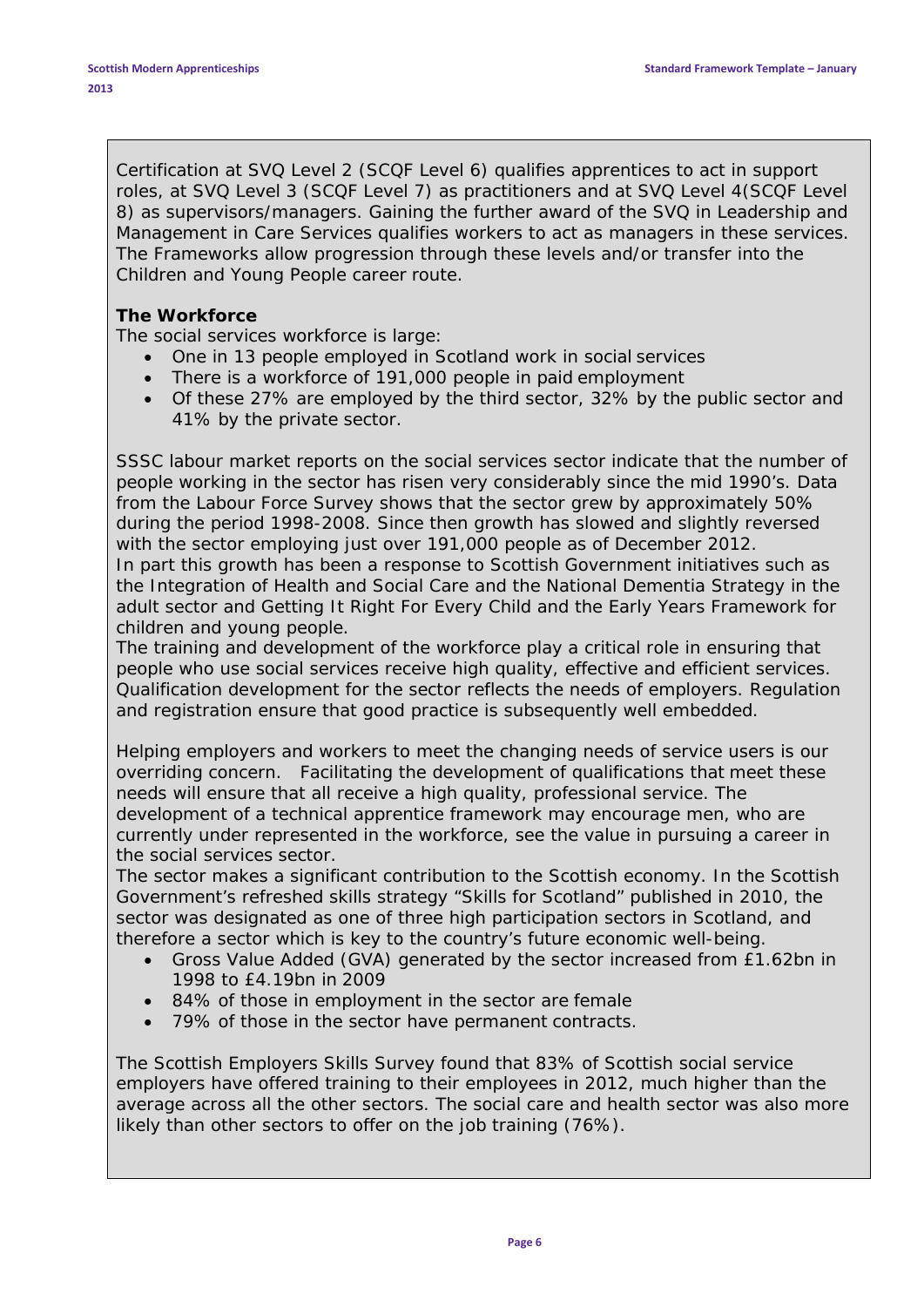| <b>Social Services Sectors</b>  |                 |
|---------------------------------|-----------------|
| Subsector                       | Number of staff |
| Adult day care                  | 8430            |
| Adult placement services        | 170             |
| Care homes for adults           | 54060           |
| Housing support/care at home    | 61350           |
| Offender accommodation services | 140             |
| <b>Fostering services</b>       | 990             |
| Residential child care          | 7030            |
| School care accommodation       | 1200            |

#### **Demand for training**

There is a high level of demand for training with social services employers more likely to offer training than the average in other work sectors.

| <u>Fiealth and Social Cale Fegisti atibilis</u> |            |  |  |
|-------------------------------------------------|------------|--|--|
| Year                                            | <b>HSC</b> |  |  |
| 2009-10                                         | 1649       |  |  |
| 2010-11                                         | 1823       |  |  |
| 2011-12                                         | 1866       |  |  |
| 2012-13                                         | 1553       |  |  |
| <b>Health and Social Care certifications</b>    |            |  |  |
| Year                                            | <b>HSC</b> |  |  |
| 2009-10                                         | 220        |  |  |
|                                                 |            |  |  |
| 2010-11                                         | 961        |  |  |
| 2011-12                                         | 1097       |  |  |

#### **Health and Social Care registrations**

#### **Value of Framework**

A feasibility study conducted by LMG Associates on behalf of the SSSC identified benefits to the sector of revised and integrated SVQ qualifications structures as being:

- greater flexibility and transferability for employers and the workforce
- greater opportunities for the workforce to progress in their careers, thus providing greater mobility and employability
- building on the work of sector skills bodies by addressing gaps in skills, thus strengthening joint education and learning across the sector
- provision of wider choice of practice activities for employers and SVQ candidates
- recognising prior learning and existing skills, thus reducing repetition.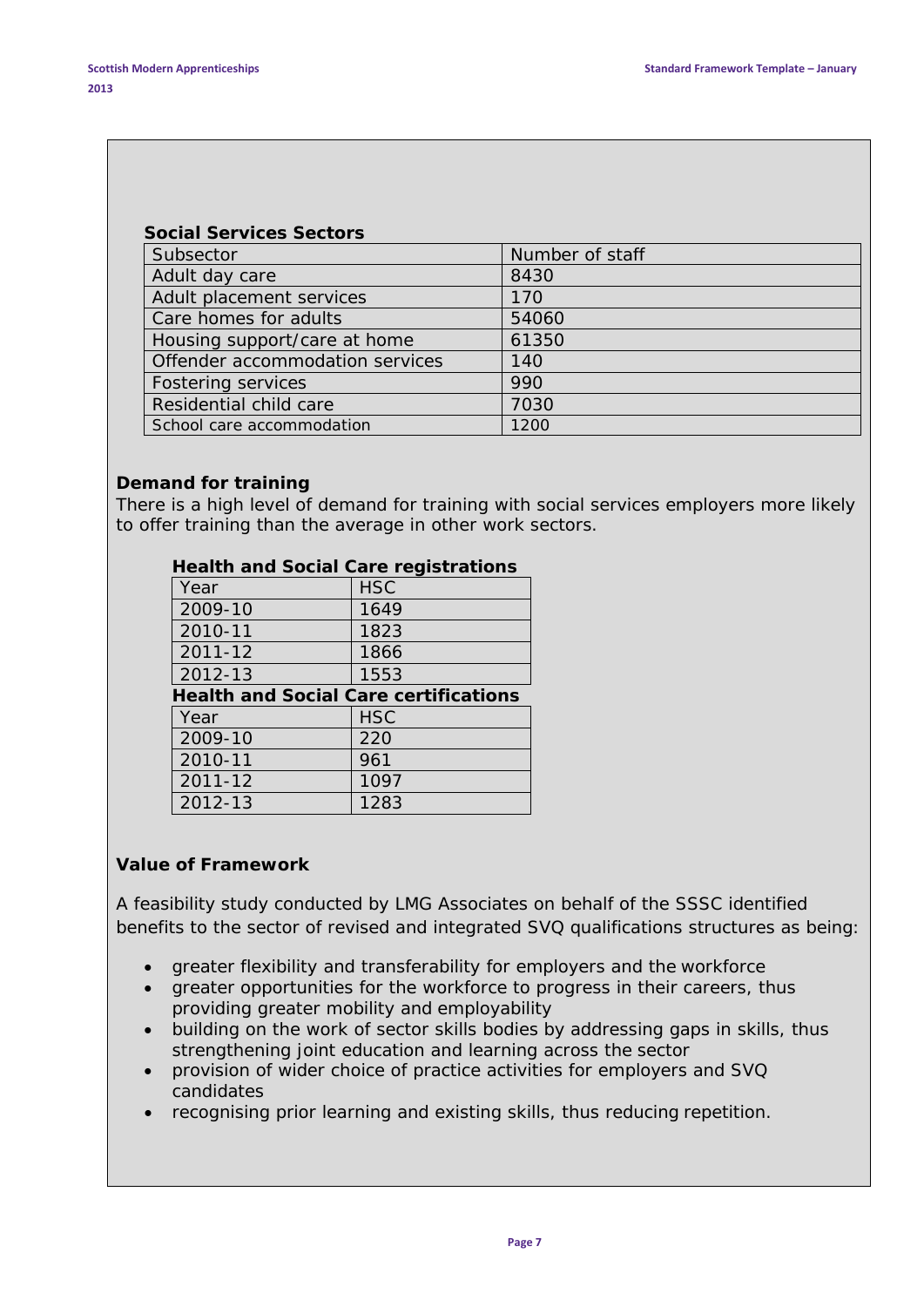#### **Support for learners and training providers**

The SSSC has an extensive and highly developed web based system of support for learning. This provision includes:

*Planning a Career in Social Services NOS Navigator Continuous Learning Framework Planning and Organising for Workforce Development Mobile Learning Solutions*

These can be accessed at **<http://workforcesolutions.sssc.uk.com/>**

The Council also has generic support materials available to the whole social services workforce. This includes 'Step into Leadership' for frontline workers, managers and corporate leaders. [http://www.stepintoleadership.info](http://www.stepintoleadership.info/)

#### **Registration and regulation by the SSSC**

The process of registration will require employers and training providers to provide evidence of their capacity to establish and provide for assessment and verification of individual skills development. This conforms to the revised assessment strategy for the SVQ structures. In addition employers and training providers must provide evidence of addressing issues such as access and equality of opportunity for candidates.

While Modern Apprenticeships are not intrinsically intended to lead to registration with the Scottish Social Services Council, registration is a significant driver of engagement by employers and the workforce. Currently 57,178 social service workers are registered with the SSSC. This number will increase as registration continues to expand into other groups within the workforce.

The registration agenda is a priority for many social services workers in Scotland. Registration is a key part of the SSSC's vision of a competent, confident and valued workforce, capable of delivering high quality services that has the confidence of the public, users and their carers.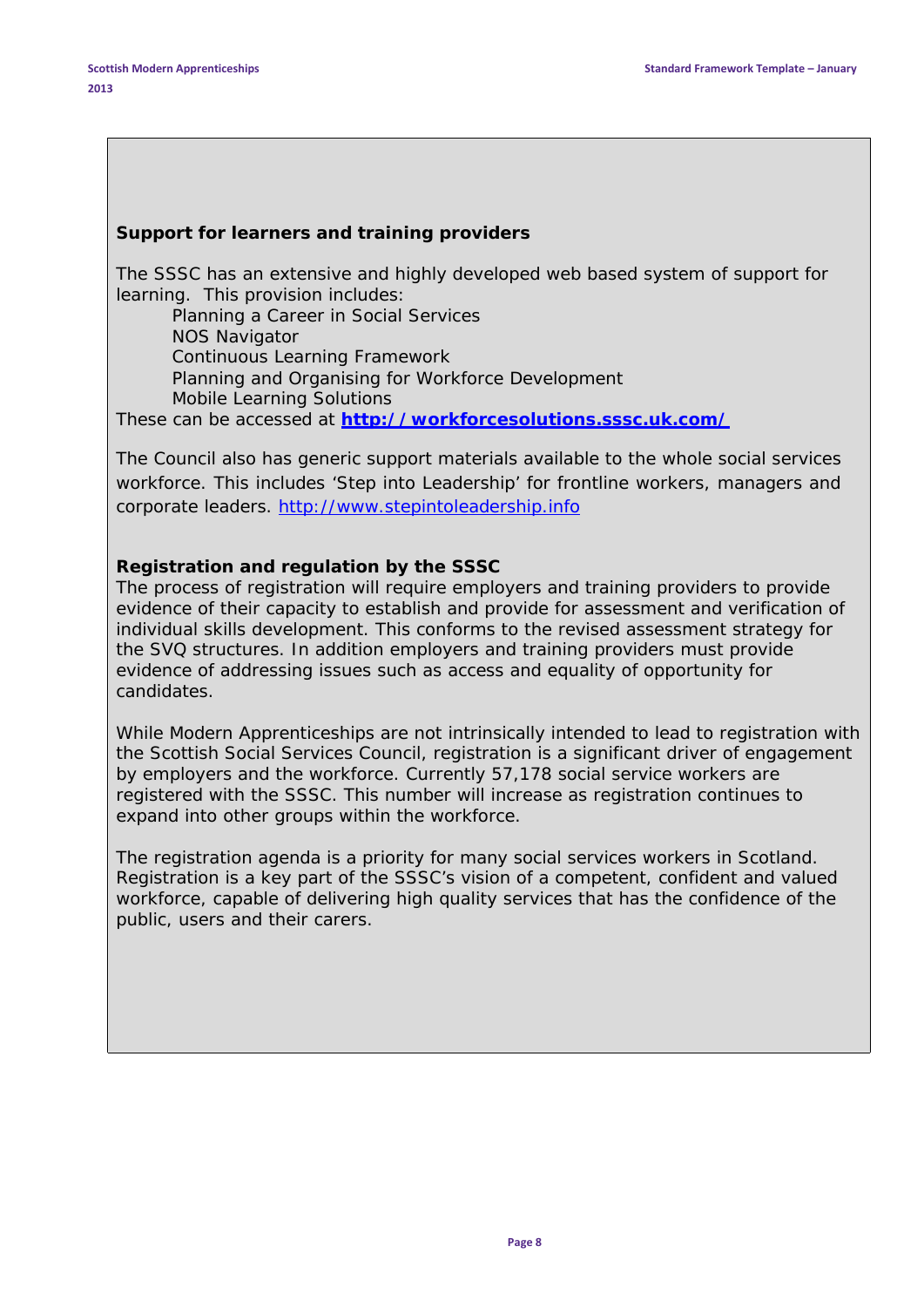### **Summary of Framework Social Services and Healthcare at SCQF Level 6 (SQA GH5Y 22)**

**Diagram showing the contents of the Modern Apprenticeship in Social Services and Healthcare at SCQF Level 6**

### **Mandatory outcomes**

**SVQ or alternative competency based qualification -** *The following must be achieved:*

**Social Services and Healthcare at SCQF Level 6 (SQA GH5Y 22) and** (Minimum 51 and Maximum 58 Credits)

#### **Core Skills**

| • Communication                                           | <b>SCQF Level 5</b> |
|-----------------------------------------------------------|---------------------|
| • Working With Others                                     | <b>SCQF Level 5</b> |
| • Problem Solving                                         | <b>SCOF Level 5</b> |
| • Information and Communication                           |                     |
| Technology                                                | <b>SCOF Level 4</b> |
| • Numeracy                                                | <b>SCQF Level 4</b> |
| $\tau$ $\sim$ $\sim$ $\sim$ $\mu$<br>$\sim$ $\sim$ $\sim$ |                     |

The Core Skills of ICT and Numeracy require to be certificated separately. The sector feels that given the tasks/functions that the Frameworks cover then ICT and numeracy should remain at SCQF level 4.

#### **Enhancements**

The sector does not require any enhancements.

### **Optional Outcomes**

#### **Additional SVQ Units/Qualifications/Training**

There are no additional outcomes.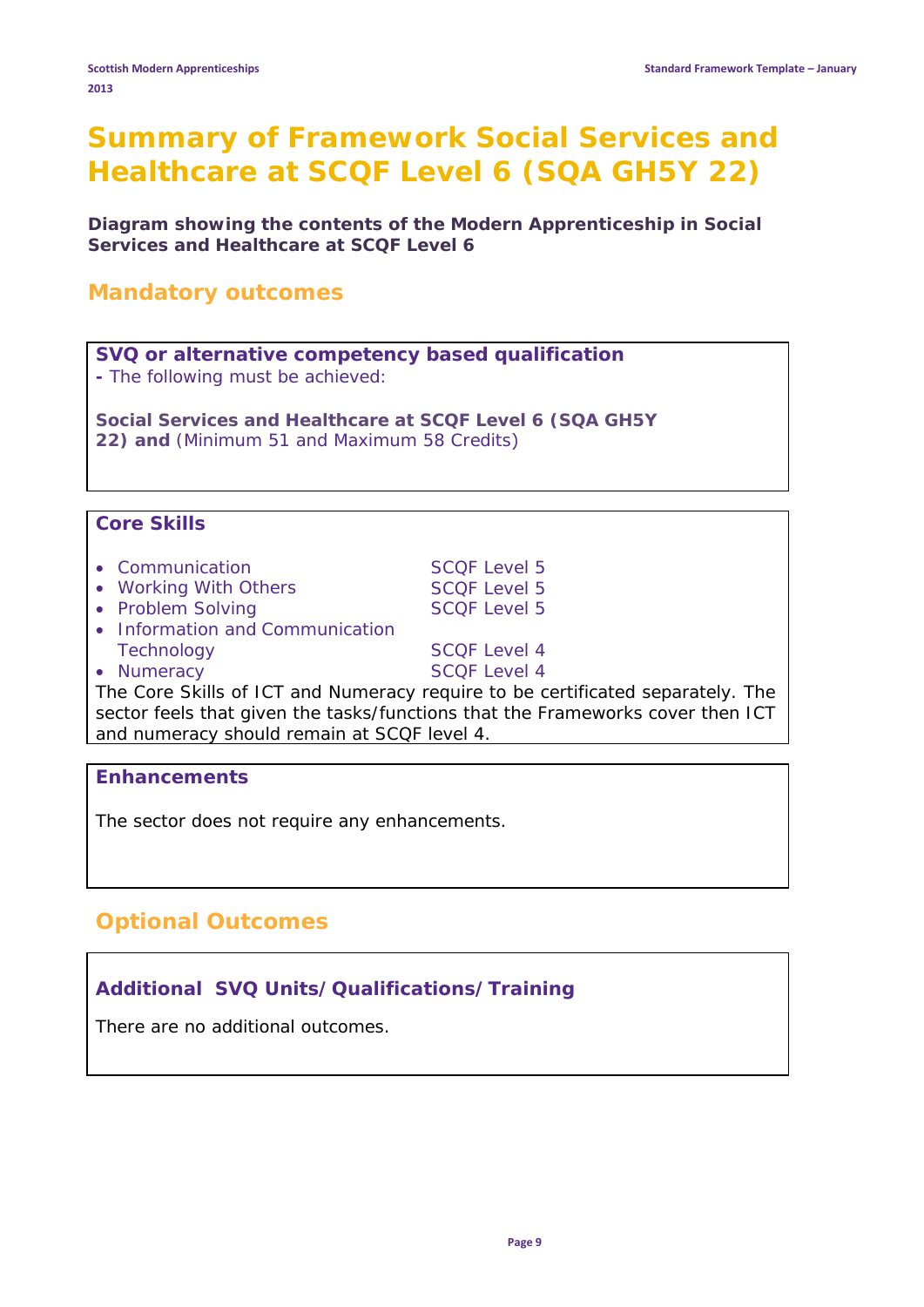### **The Framework**

The mandatory and optional content of the Modern Apprenticeship in Social Services and Healthcare at SCQF Level 6 (SQA GH5Y 22) or is as follows:

#### **Structure Information - a total of 6 units (4 mandatory and 2 optional units) Mandatory**

| <b>Unit Title</b>                                            | <b>SCQF</b><br>Level | <b>SCQF</b><br><b>Credit</b> | SSC/B<br>Code  | <b>SQA</b><br>Unit<br>Code |
|--------------------------------------------------------------|----------------------|------------------------------|----------------|----------------------------|
| Support effective communication                              | 6                    | 10                           | SCDHSC00<br>21 |                            |
| Support the health and safety of yourself<br>and individuals | 6                    | 10                           | SCDHSC00<br>22 |                            |
| Develop your own knowledge and practice                      | 6                    | 8                            | SCDHSC00<br>23 |                            |
| Support the safeguarding of individuals                      | 6                    | 9                            | SCDHSC00<br>24 |                            |

#### **Optional**

| <b>Unit Title</b>                                                       | <b>SCQF</b><br>Level | <b>SCOF</b><br>Credit | <b>SSC/B Code</b> | <b>SQA</b><br>Unit |
|-------------------------------------------------------------------------|----------------------|-----------------------|-------------------|--------------------|
|                                                                         |                      |                       |                   | Code               |
| Support individuals to participate in<br>recreational activities        | 6                    | 8                     | SCDHSC0210        |                    |
| Contribute to the implementation of care or                             |                      |                       |                   |                    |
| support plan activities                                                 | 6                    | 10                    | SCDHSC0025        |                    |
| Support individuals to access information on<br>services and facilities | 6                    | 9                     | SCDHSC0026        |                    |
| Support individuals in their daily living                               | 6                    | 9                     | SCDHSC0027        |                    |
| Support individuals to make journeys                                    | 6                    | 8                     | SCDHSC0028        |                    |
| Support individuals to meet their domestic<br>and personal needs        | 6                    | 9                     | SCDHSC0029        |                    |
| Support individuals to take part in                                     |                      |                       |                   |                    |
| development activities                                                  | 6                    | 8                     | SCDHSC0211        |                    |
| Support individuals during therapy sessions                             | 6                    | 10                    | SCDHSC0212        |                    |
| Provide food and drink to promote<br>individuals' health and well-being | 6                    | 8                     | SCDHSC0213        |                    |
| Support individuals to eat and drink                                    | 6                    | 9                     | SCDHSC0214        |                    |
| Help individuals to maintain mobility                                   | 6                    | 10                    | SCDHSC0215        |                    |
| Help address the physical comfort needs of<br>individuals               | 6                    | 9                     | SCDHSC0216        |                    |
| Undertake agreed pressure area care                                     | 5                    | 10                    | SFHCHS5           |                    |
| Support individuals with their personal care<br>needs                   | 6                    | 9                     | SCDHSC0218        |                    |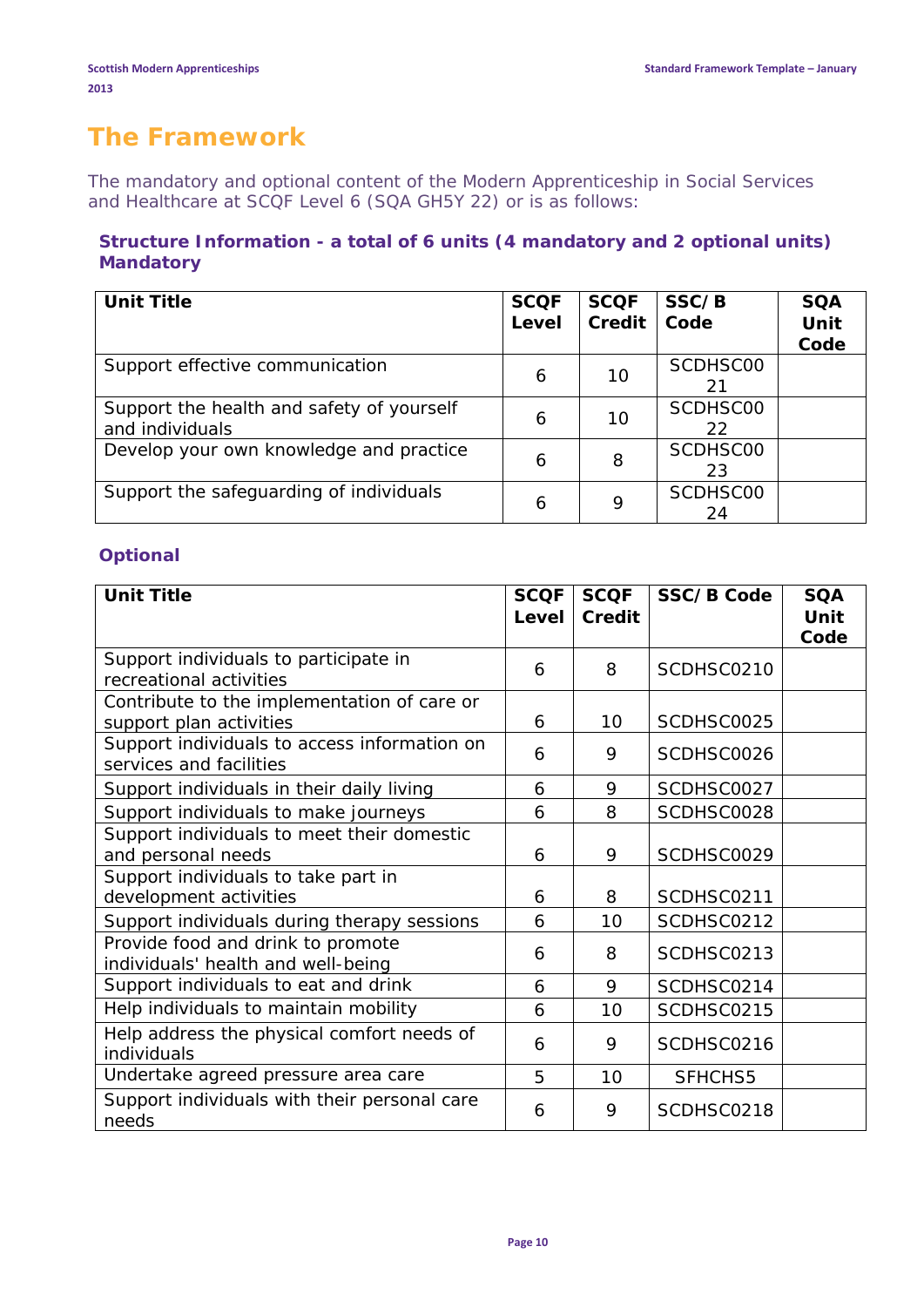| Support individuals to manage continence       | 6 | 9  | SCDHSC0219 |
|------------------------------------------------|---|----|------------|
| Maintain the feet of individuals who have      |   |    |            |
| been assessed as requiring help with general   | 6 | 10 | SFHCHS150  |
| foot care                                      |   |    |            |
| Assist in the administration of medication     | 6 | 10 | SFHCHS2    |
| Support the rights and wellbeing of            |   |    |            |
| individuals when they undergo healthcare       | 6 | 11 | SCDHSC0222 |
| procedures                                     |   |    |            |
| Contribute to moving and positioning           | 6 | 10 | SCDHSC0223 |
| individuals                                    |   |    |            |
| Monitor the condition of individuals           | 6 | 10 | SCDHSC0224 |
| Support individuals to carry out their own     | 6 | 10 | SCDHSC0225 |
| healthcare and monitoring procedures           |   |    |            |
| Support individuals who are distressed         | 6 | 10 | SCDHSC0226 |
| Contribute to working in partnership with      | 6 | 10 | SCDHSC0227 |
| carers                                         |   |    |            |
| Contribute to effective group care             | 6 | 8  | SCDHSC0228 |
| Maintain safety and security when accessing    | 6 | 8  | SCDHSC0229 |
| individuals' homes                             |   |    |            |
| Manage environments and resources for          | 6 | 10 | SCDHSC0230 |
| health care procedures in social care settings |   |    |            |
| Protect yourself from the risk of violence at  | 6 | 10 | SFJCSAF2   |
| work                                           |   |    |            |
| Develop effective relationships with           | 6 | 8  | SCDHSC0233 |
| individuals                                    |   |    |            |
| Uphold the rights of individuals               | 6 | 8  | SCDHSC0234 |
| Enable individuals to make their way around    | 6 | 10 | SCDHSC0235 |
| specific places                                |   |    |            |
| Receive and store medication and products      | 5 | 8  | SFHCHS1    |
| Obtain and test capillary blood samples        | 6 | 7  | SFHCHS131  |
| Obtain and test specimens from individuals     | 5 | 8  | SFHCHS7    |
| Contribute to the care of a deceased person    | 6 | 8  | SCDHSC0239 |
| Contribute to the effectiveness of teams       | 6 | 9  | SCDHSC0241 |
| Deal with messages and information             | 6 | 8  | SCDHSC0242 |
| Support the safe use of materials and          |   |    |            |
| equipment                                      | 6 | 8  | SCDHSC0243 |
| Support individuals in the community           | 6 | 8  | SCDHSC0244 |
| Receive visitors in health and social care     |   |    |            |
| settings                                       | 6 | 8  | SCDHSC0245 |
| Maintain a safe and clean environment          | 6 | 7  | SCDHSC0246 |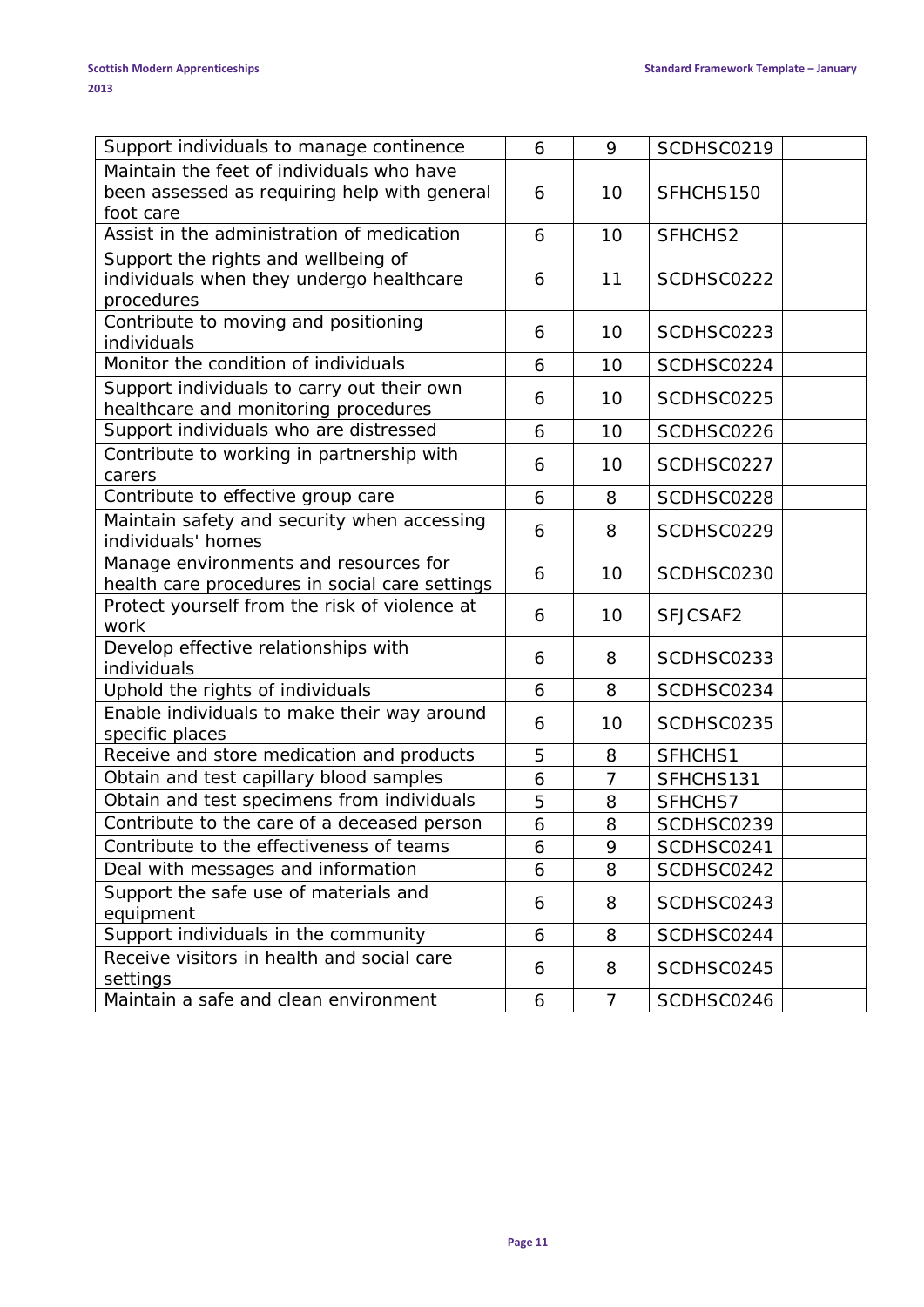### **Mandatory Outcomes**

#### **SVQ(s)/ CBQs**

Each apprentice is required to achieve the following Qualification:

Social Services and Healthcare at SCQF Level 6 (SQA GH5Y 22) (Minimum 51 and Maximum 58 Credits at SCQF level 6)

Scottish Vocational Qualifications (SVQs) are work-based qualifications, which are based on National Occupational Standards of competence drawn up by representatives from each industry sector. SVQs are made up of units – normally between six and ten – which break a job down into separate functions reflecting the different kinds of activities of a job. SVQs are available at five levels – although most are at level 2 and level 3. When someone has achieved an SVQ, there is a guarantee that they have the skills and knowledge needed to do their job. All Scottish Modern Apprenticeships must contain a relevant SVQ or equivalent qualification.

#### **Core Skills**

Each apprentice is required to achieve the following core skills:

| • Communication                 | <b>SCOF</b> level 5 |
|---------------------------------|---------------------|
| . Working with others           | <b>SCQF level 5</b> |
| • Problem Solving               | SCQF level 5        |
| • Information and               |                     |
| <b>Communication Technology</b> | <b>SCOF</b> level 4 |
| • Numeracy                      | <b>SCOF</b> level 4 |

Employers agree that Core Skills bring an added value to the SVQ and indicate that communication skills need to be improved. Core Skills of Problem Solving, Communication and Working with Others have been mapped at SCQF level 5 with the mandatory units of the SVQ. Mapping established that these three skills are embedded.

The Core Skills of ICT and Numeracy will remain at SCQF Level 4 due to the tasks and functions of the framework and require to be certificated separately.

Core Skills are skills and abilities which everyone needs in their work. This is true for every job in every workplace. Core Skills also feature in National Qualifications such as Standard Grades and Highers and from 2000, Scottish candidates have been issued with a Core Skills profile on their Scottish Qualifications Certificate. Candidates who have already been certificated as achieving Core Skills at the levels given above – either in the workplace or at school or college - do not need to repeat these Core Skills as part of the Modern Apprenticeship Framework.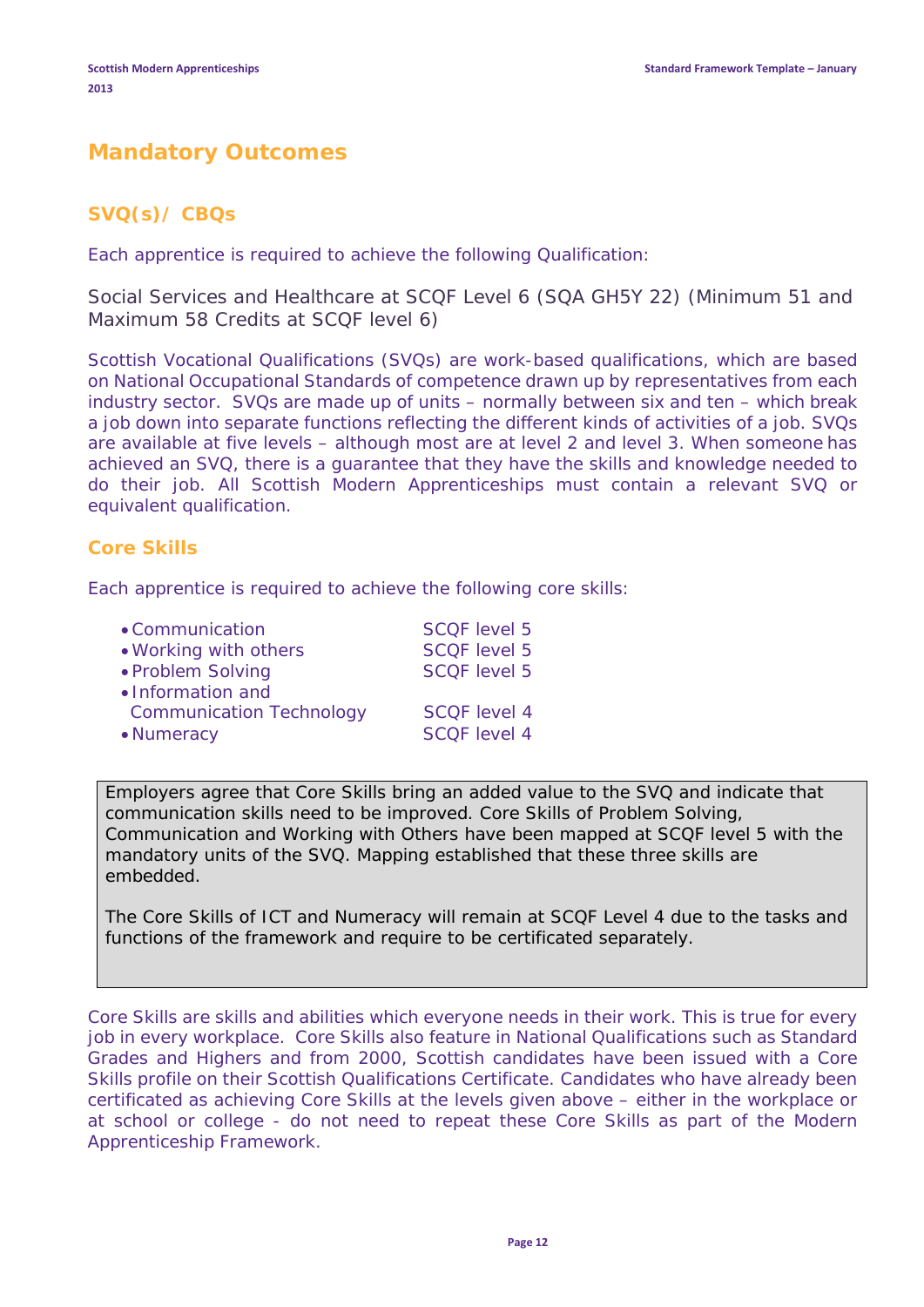#### **Enhancements**

The Sector does not require any enhancements.

#### **Optional Outcomes**

There are no optional requirements.

### **Registration and certification**

This Scottish Modern Apprenticeship is managed by the Scottish Social Services Council. The SSC is the first point of contact in Scotland for any enquiries in relation to the Framework. Contact details:

MA Administrator SSSC Compass House 11 Riverside Drive Dundee DD1 4NY Email: [maenquiries@sssc.uk.com](mailto:maenquiries@sssc.uk.com) Web: [www.sssc.uk.com](http://www.sssc.uk.com/)

The SSC will register all Scottish Modern Apprentices undertaking this Framework. **All Modern Apprentices must be registered with the SSC within 4 weeks of starting their apprenticeship.** Registration can be made by completing the Sample Training Plan and Sample Training Agreement in Appendix 3 and sending these to the above address or completing the online registration system (MA Online, www.maonline.org.uk). In the case of MAs which receive funding it is acceptable for the Skills Development Scotland Training Plan to be used on the condition that it includes all relevant information as set out in the MA Training Plan.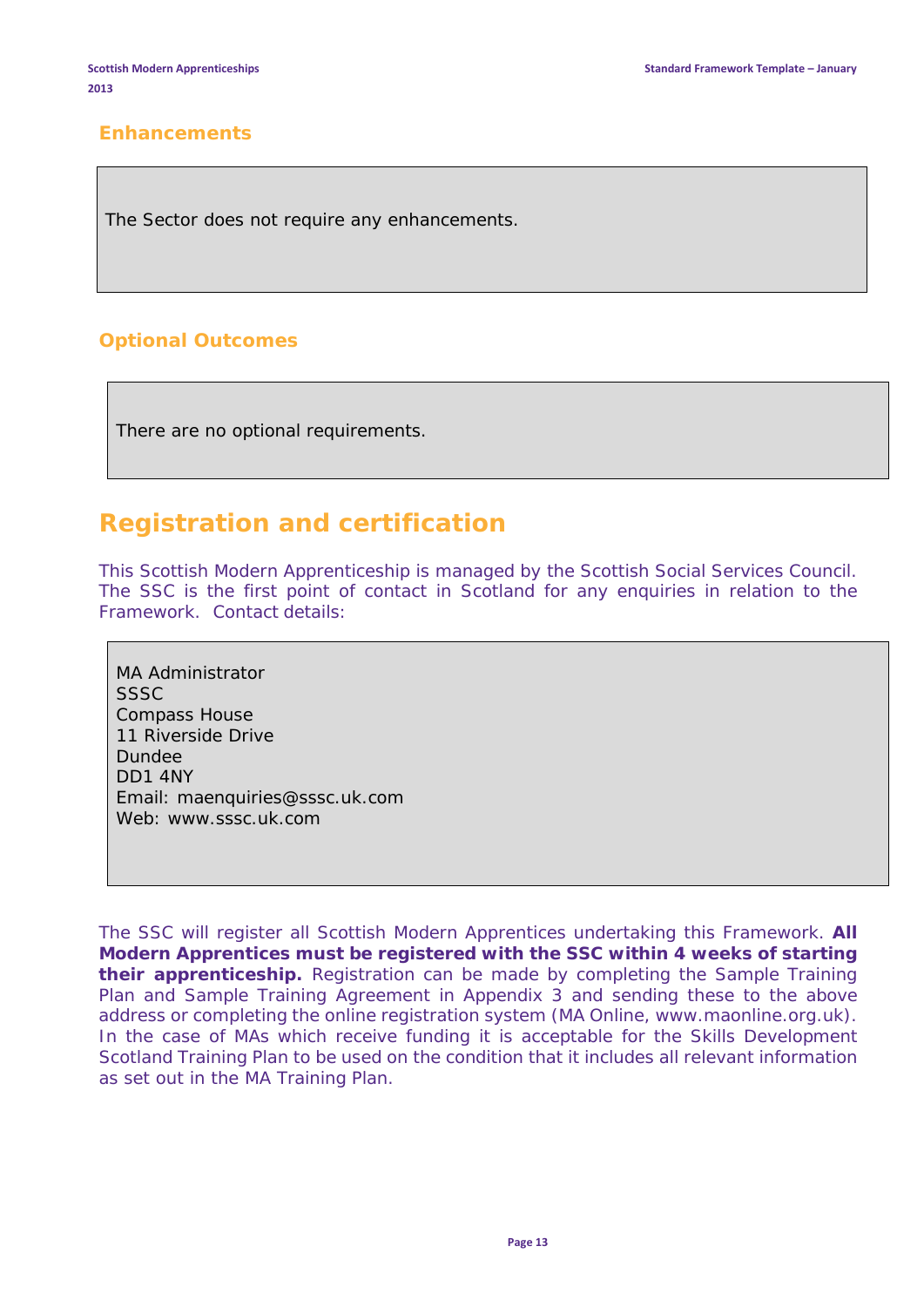The SSC will issue a Modern Apprenticeship Certificate of Completion to those Modern Apprentices who have completed the mandatory outcomes of the Framework. Before a certificate is issued, training providers must submit evidence to the SSC that the mandatory outcomes have been achieved. This will normally be in the form of photocopies of certificates from awarding bodies.

Requests for registration and certification should be made to the SSC at the address above.

#### **SSC Service level**

The SSC undertakes to confirm the registration of candidates in writing within 4 weeks of receipt of the relevant Training Plan and Training Agreement. Each candidate will be issued with a unique registration number.

The SSC also undertakes to issue Certificates of Completion within 4 weeks of receipt of the appropriate evidence that a candidate has completed the outcomes as stated in the Training Plan.

### **Recruitment and selection**

The recruitment and selection of Modern Apprentices is primarily the responsibility of the employer. However, the following guidance is given:

- Employees may enter a Modern Apprenticeship from the age of 16. There is no upper age limit.
- The Modern Apprenticeship is designed to attract high quality people to the industry. Achievement of academic qualifications is one way of assessing the suitability of applicants. However it should be stressed that no persons should be deterred from applying for a Modern Apprenticeship because of a lack of formal educational qualifications. As well as traditional qualifications such as Standard Grades and Highers, employers should also be aware of newer vocational qualifications or vocational activity undertaken outwith an academic institution, such as volunteering activity.
- The following factors may also influence the selection process:
	- performance during a formal interview process
	- references
	- relevant work experience
	- trial observation period.
- Employers should be aware of the nature, relevance and quality of foreign qualifications and make appropriate allowances concerning entry requirements.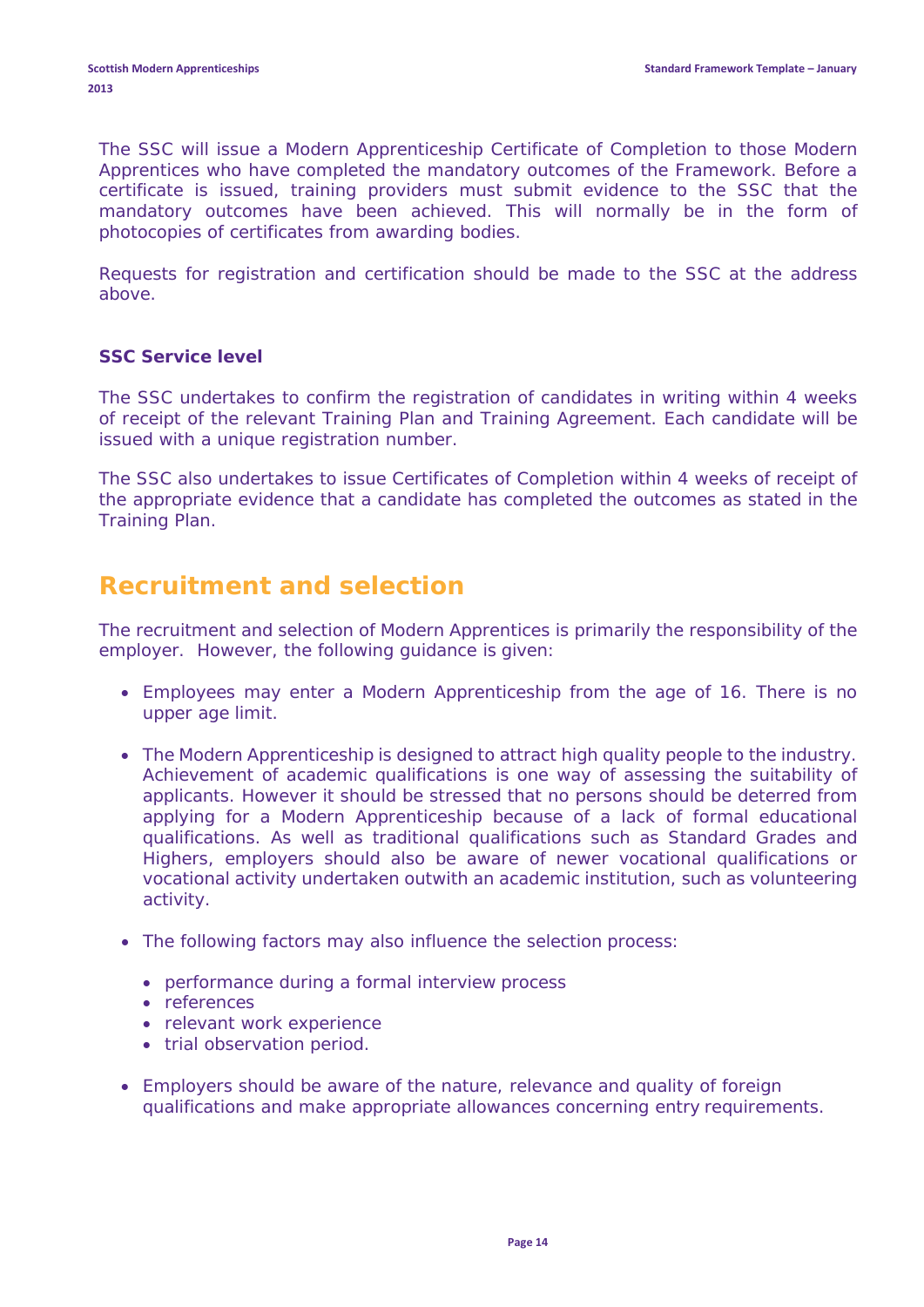- In order to promote and maintain the high status of the Modern Apprenticeship within the industry all literature distributed for recruitment purposes should emphasise the high standards of achievement expected of the candidate.
- Employers may wish to contact the SSC for advice and guidance on recruitment and selection.

N/A

### **Equal opportunities**

Modern Apprenticeships should ensure that there is equality of opportunity for all and any barriers (real or perceived) are addressed to support anyone seeking to enter employment to undertake the Modern Apprenticeship.

All MAs supported by Skills Development Scotland must conform to any contractual requirements on equal opportunities. All employers of Modern Apprentices should have an Equal Opportunities policy statement.

### **Health and Safety**

All aspects of health and safety at work must be recognised within the delivery of this Modern Apprenticeship Framework and all statutory requirements be adhered to.

It is a key aspect of the induction period of the Modern Apprenticeship that apprentices are fully informed both of the regulations and that they and their employers are bound by these regulations. Modern Apprentices should be made aware of their rights and duties with regard to health and safety.

All Modern Apprentices supported by Skills Development Scotland will be required to satisfy the adequacy of SDS's Health and Safety policy and systems.

### **Contracts**

The following three contracts are essential to the successful outcome of the Modern Apprenticeship programme:

- 1. Contract of employment signed by the employer and the Modern Apprentice.
- 2. SSC Training Agreement this agreement outlines the basis of the modern apprenticeship, refers to the contract of employment and includes Health and Safety responsibilities.
- 3. SSC Training Plan this plan outlines the selected outcomes and the expected duration of the apprenticeship. In cases where funding is offered by SDS, the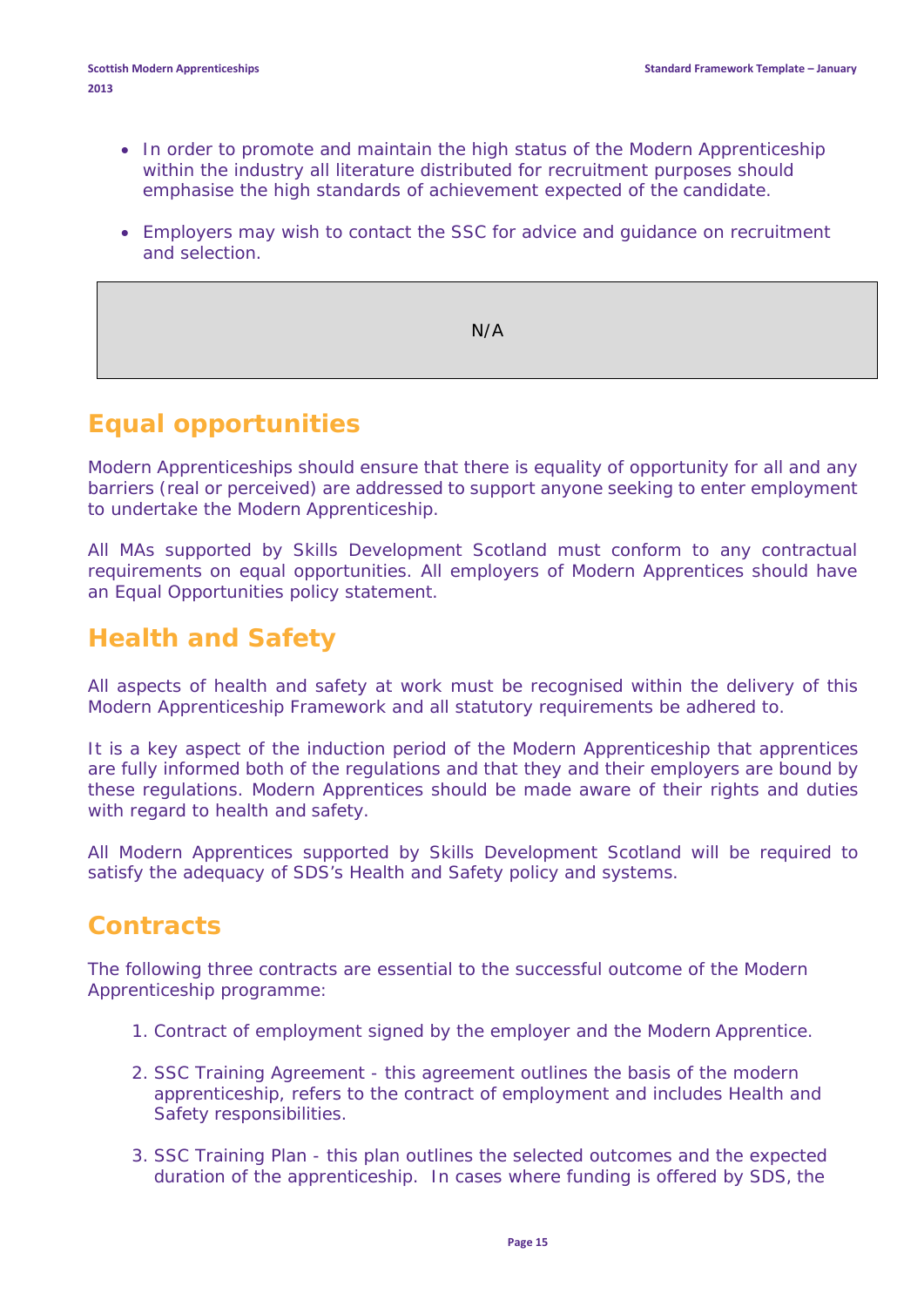SDS Training Plan will be sufficient on condition that it contains all relevant information as set out in the MA Training Plan at Appendix 2. Training Plans may be modified to reflect changing circumstances; however it is essential that the SSC is notified of any changes.

### **Employment status of Modern Apprentices**

It is important that the sector offers genuine employment and career prospects to those people it wishes to attract through Modern Apprenticeships. Accordingly**, all apprentices must be employed for the duration of the apprenticeship.**

### **Terms and conditions of employment**

In order to compete with other sectors offering Modern Apprenticeships, attractive packages will need to be developed by employers in the sector. The terms and conditions of employment for individual Modern Apprentices will be agreed between the employer and the apprentice and should form the contract of employment.

### **Training and development**

#### **Delivery**

Training delivery can take many forms under the Modern Apprenticeship system. Some organisations may become approved SVQ Assessment Centres; others may join a consortium or use peripatetic assessors. Some large employers will be able to complete all the training and development in-house, but most employers will find that some of the training and development will have to take place away from the normal workplace. In particular the underpinning knowledge requirements are often more suited to delivery by outside training providers which might include:

- private training organisations
- colleges / universities
- other employers

Such knowledge could be delivered through training courses or through open/distance learning packages.

The option of sharing training and assessment resources amongst a cluster of employers (or across the divisions of a larger employer) will be particularly appealing to those firms which do not have the resources to provide all of the training and development. Assessment can be provided by these bodies, but the assessors and the training centre must be approved by the awarding bodies for the SVQ and Core Skills where appropriate.

The current list is available on the SSSC website. It will be up-dated regularly when the frameworks come into operation. It can be found at: [http://www.sssc.uk.com/workforce-development/qualification-information-for](http://www.sssc.uk.com/workforce-development/qualification-information-for-providers/modern-apprenticeship-requirements)[providers/modern-apprenticeship-requirements](http://www.sssc.uk.com/workforce-development/qualification-information-for-providers/modern-apprenticeship-requirements)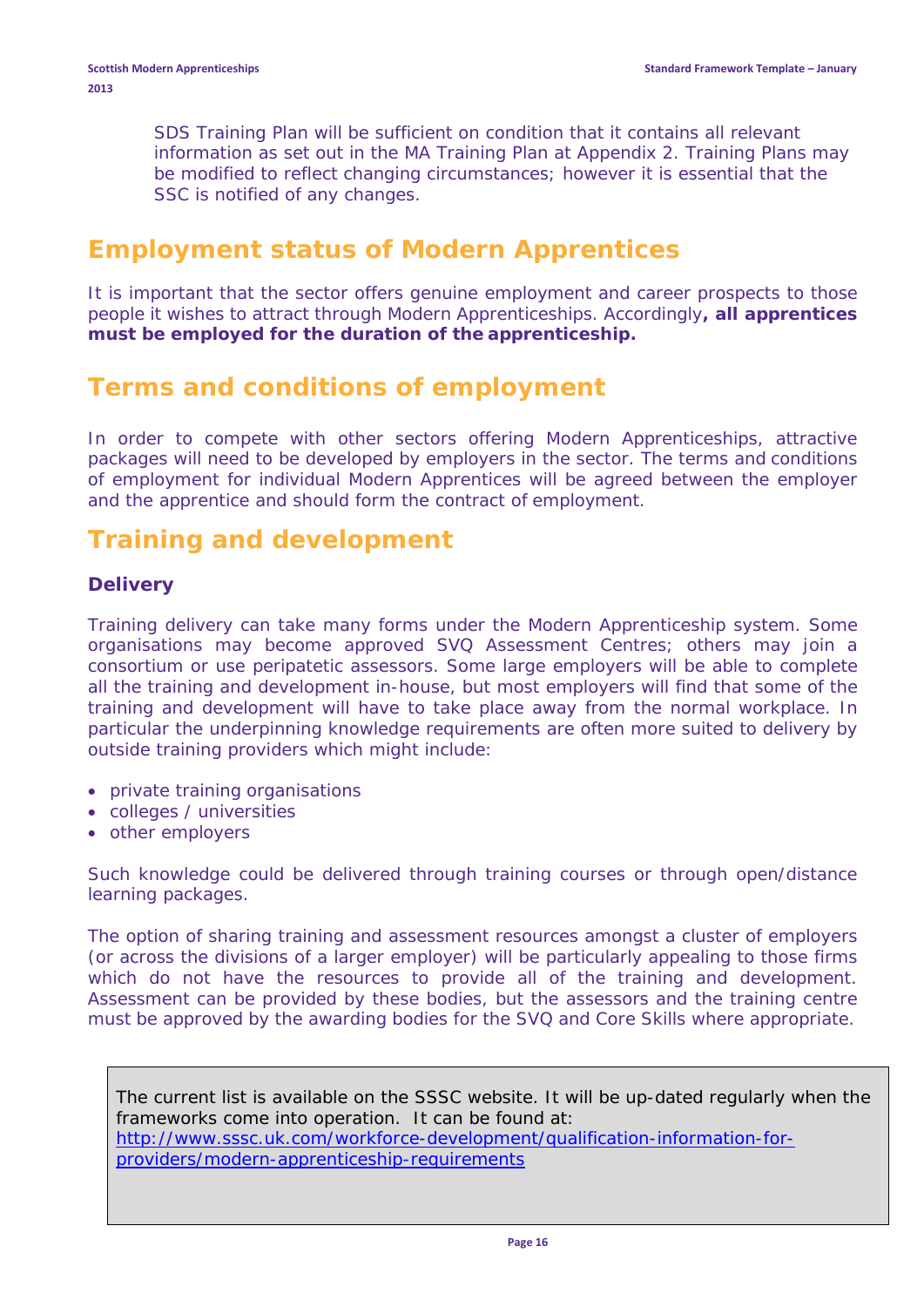#### **The SSC training plan**

The plan is required to identify:

- 1 The selected Framework outcomes, specifying whether or not separate certification of the Core Skills is being sought
- 2 A summary of the Modern Apprentices accredited prior learning
- 3 A timetable for achievement of the selected Framework outcomes, linked to regular progress reviews.

The Training Plan should take into account any relevant previous training and development, education or work experience. Not all Modern Apprentices need have different plans, but many will vary. Moreover as reviews take place and circumstances change so the plan itself can be modified.

However any changes must:

- be subject to the quality provisions of Skills Development Scotland (if the MA is being financially supported)
- comply with the stipulations of this Framework
- meet the needs of the employer and apprentice.

A sample Training Plan is provided at Appendix 3 of this document, however, for those Modern Apprentices funded by SDS area office it is sufficient to submit the Skills Development Scotland Training Plan on condition that it covers the same information required in the MA Training Plan.

### **Consultation Process**

#### **National Occupational Standards and qualification structures**

The SSSC has overseen developments in the National Occupational Standards in Health and Social Care HSC) and in Children's Care Learning and Development (CCLD) since their introduction in 2005. Minor changes were made in 2008 and a full review of NOS was carried out in 2011/12. The revised NOS were approved by the UK Commission for Employment and Skills in August 2012.

A feasibility study in early 2011 established whether the CCLD standards and the Children and Young People component of HSC could be merged at SVQ level 3 and 4 to allow flexibility within and across the sector. Direct and online consultation with the sector established that the proposed changes were feasible and desirable.

Following the review of relevant National Occupational Standards the SSSC consulted widely with the sector in 2012 on the development of new qualification structures and assessment strategy based on the finding of the feasibility study.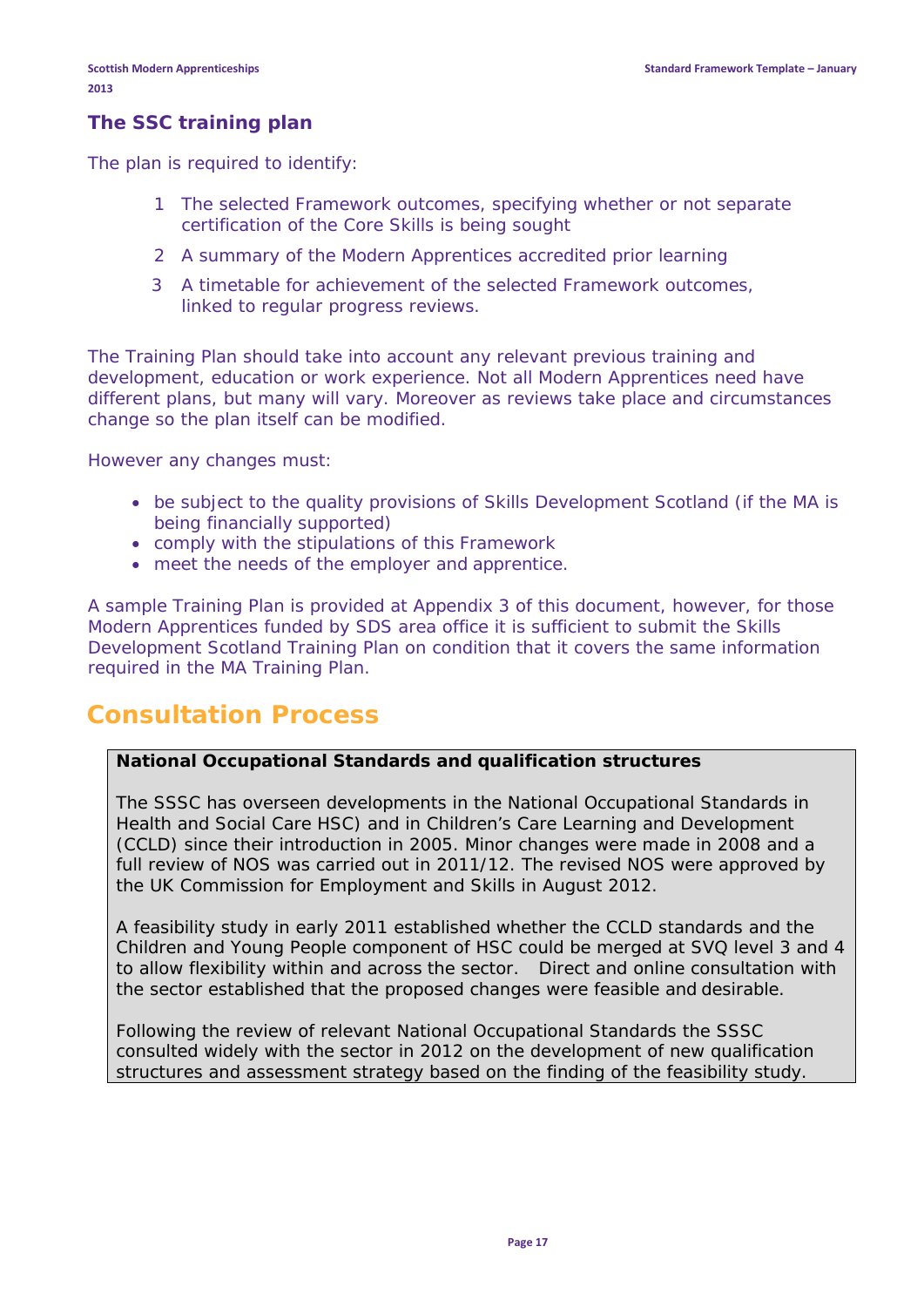Engagement with the sector on the proposed changes was undertaken through reference group, online survey and podcast. The proposed changes were supported by awarding bodies, employers and the wider social service sector and approved by UKCES in late 2012. This was followed by activity on revision of the the apprentice frameworks.

The new SVQ structures will be available to the sector form February 1<sup>st</sup> 2014.

#### **Apprentice frameworks**

A Reference Group was appointed and met on a regular basis to advise on proposed changes, support the dissemination of information throughout the sector and to promote implementation of the agreed changes. The group comprised of representatives of a wide range of appropriate bodies: Care Scotland, Community Care Providers Scotland, Association of Directors of Social Work, Skills for Health, SQA accreditation and Qualifications and Scottish Union Learning. The employers groups represent over 900 members.

The sector was then asked to comment, via an on-line survey, on the new agreed Apprentice structure. The SSSC approached over 90 organisations working in or with the sector requesting comments either from themselves or interested parties. There were 34 responses: 18 employers, 1 employer representative group, 2 employee representative groups, and 15 providers. Additionally there were replies from an SVQ tutor, a college tutor, an early years training coordinator and a local authority staff member. There were no replies from apprentices. A substantial majority agreed or strongly agreed that the new frameworks were:

| Appropriate for the sector83% |     |
|-------------------------------|-----|
| Deliverable                   | 81% |
| Achievable                    | 74% |
| Fit for purpose               | 71% |

Similarly, when asked whether they agreed that it is easy to identify which framework is suitable for a candidate 84% agreed/strongly agreed. On the question of whether the framework would add value to the role 81% agreed/strongly agreed.

83% agreed/strongly agreed that it was easy to progress to further qualifications. 68% agreed/strongly agreed that it was easy to progress to further learning and development.

Unite support the development of these comprehensive frameworks. This support has been endorsed by Kate Oultram the union lead member of staff on apprenticeships.

The SSSC is currently in early discussions with the National Union of Students regarding the use of vocational qualifications to access HEI.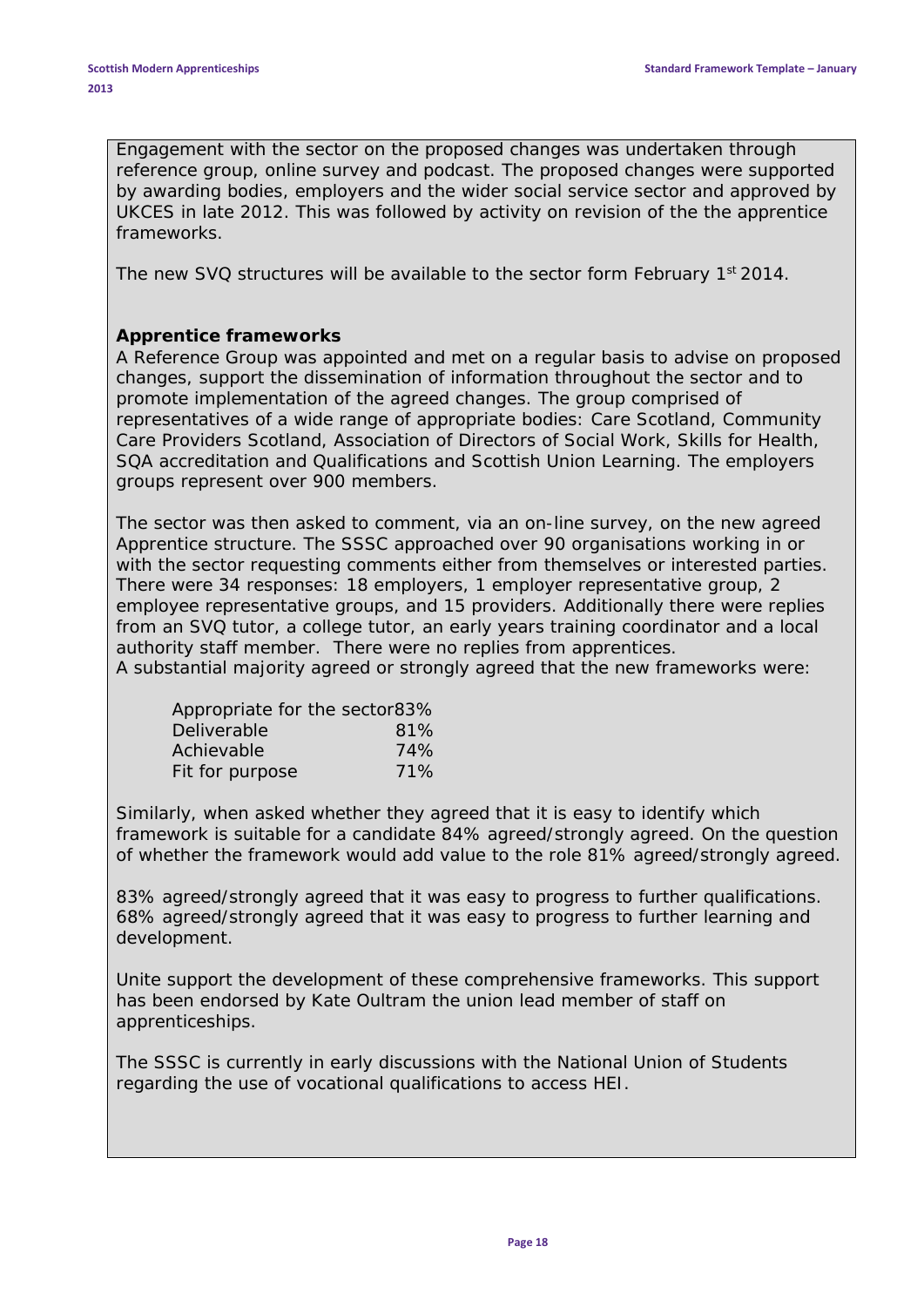### **Career progression**

Following completion of the Modern Apprenticeship, candidates should be able to achieve positions in areas such as:

Certification at SVQ Level 2 (SCQF Level 6) qualifies apprentices to act in *support* roles, at SVQ Level 3 (SCQF Level 7) as *practitioners* and at SVQ Level 4 (SCQF Level 9) as *supervisors/managers*. Gaining the further award of the SVQ in Leadership and Management in Care Services (SCQF Level 10) qualifies workers to act as managers in social services.

The Frameworks in Social Services and Healthcare allow progression through these levels and/or transfer into the Children and Young People career route.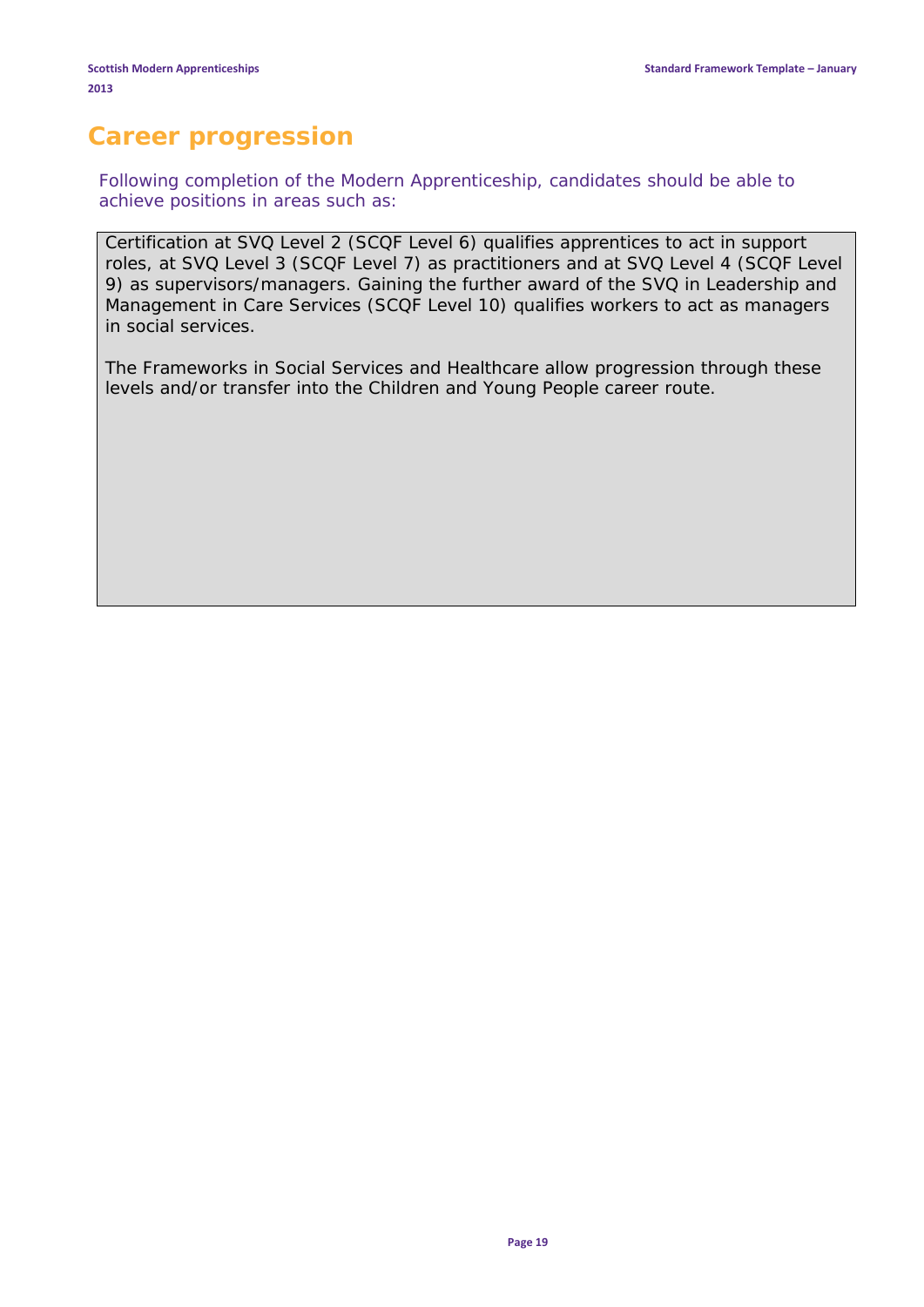## **Appendices**

### **APPENDIX 1**

#### **Stakeholder Responsibilities**

Many organisations and individuals share the responsibility for ensuring that the Modern Apprenticeship programme is implemented to the highest possible standard. They include:

- Awarding Bodies
- Employers
- Modern Apprentices
- Modern Apprenticeship Group (MAG)
- Sector Skills Councils (SSCs)
- Skills Development Scotland
- Training Providers

#### **Role of the Sector Skills Councils**

SSCs are responsible for developing Modern Apprenticeship Frameworks and are required to work with employers in their sectors to ensure that all Frameworks meet the needs of employers in their sectors.

For details on your sector's SSC, follow the link to the Alliance of Sector Skills Councils' website [http://www.sscalliance.org.](http://www.sscalliance.org/Home-Public/SectorSkillsCouncils/SSC_Contacts.aspx)

#### **Role of Skills Development Scotland (SDS)**

MA frameworks are used by employers as part of their workforce development to train new employees and up-skill existing members of staff. They can be (and often are) used regardless of whether financial support is available from the delivery body who currently provides a 'contribution' towards the cost of delivery. However, only approved MA Frameworks will be eligible for funding support from Skills Development Scotland who should be contacted to establish the availability and level of support for each MA Framework.

Further information is available from: [http://www.skillsdevelopmentscotland.co.uk/our](http://www.skillsdevelopmentscotland.co.uk/our-services/modern-apprenticeships.aspx)[services/modern-apprenticeships.aspx](http://www.skillsdevelopmentscotland.co.uk/our-services/modern-apprenticeships.aspx)

SDS provides advice and guidance to individuals on the range of Modern Apprenticeships and training providers available. Individuals are signposted to opportunity providers who offer training in the vocational areas of interest.

Responsibilities include:

- Supporting the Modern Apprentice with ongoing Career Planning advice
- Signposting candidates to suitable vacancies
- Promoting the Modern Apprenticeship route on the Skills Development Scotland website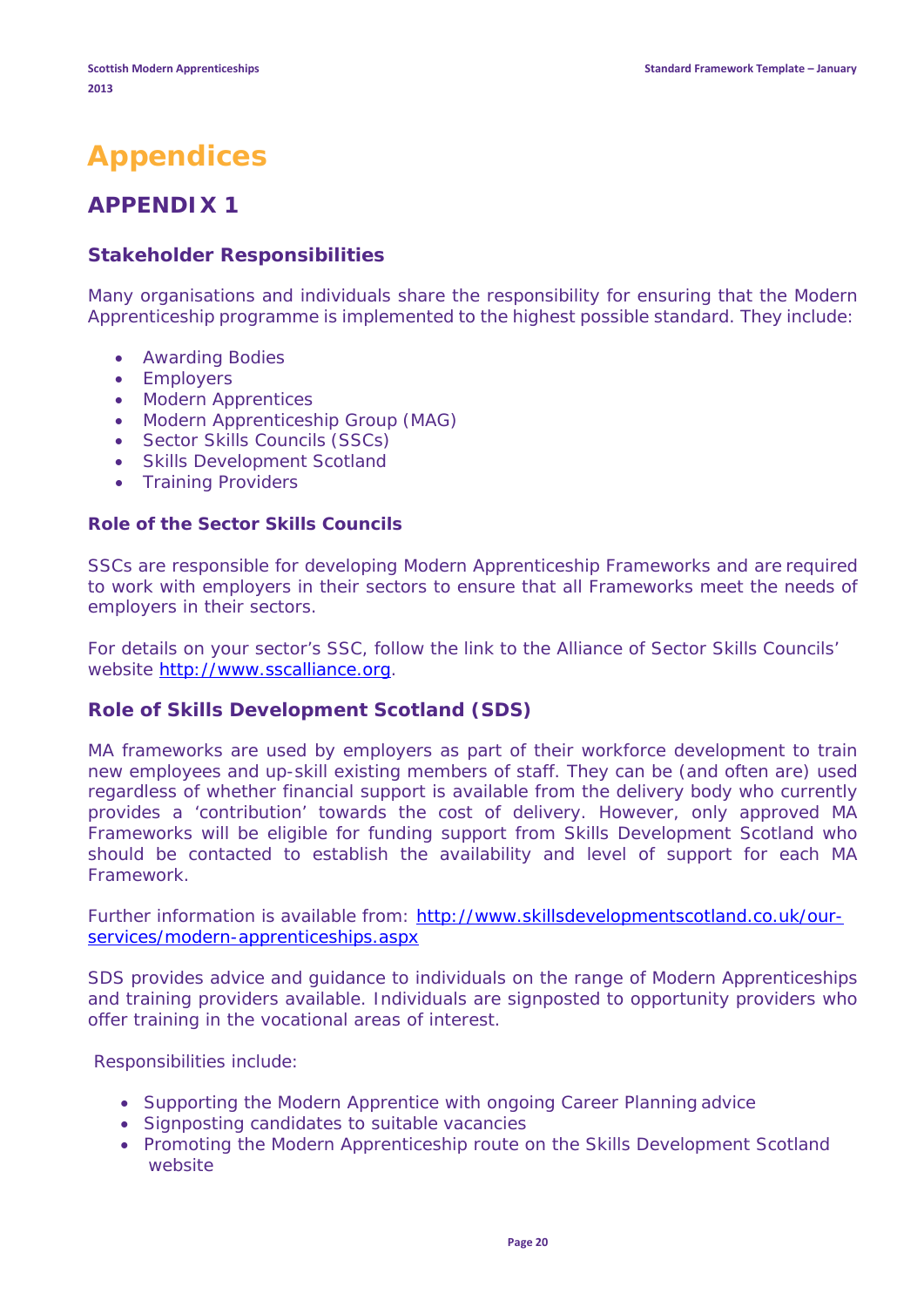• Facilitating recruitment events that bring together jobseekers and opportunity providers

#### **Role of the Awarding Bodies**

A significant proportion of the Modern Apprenticeship is based on the assessment of the apprentice against SVQs/ CBQs or SVQ/ CBQ units. These qualifications are accredited by the SQA Accreditation and the Office of the Qualifications and Examinations Regulator (Ofqual) and are offered by Awarding Bodies.

It is the responsibility of the Awarding Bodies to ensure that centres are approved, that assessors and verifiers are suitably qualified, trained and monitored, and that all of the assessment criteria of the SVQs/ CBQs and SVQ/CBQ units are fully met.

#### **Role of the Training Provider**

The role of the training provider is important to the success of the Modern Apprenticeship. A training provider can be a further education college, a private or voluntary training company or in some cases the employer themselves or employer partnerships.

#### **Training Providers are responsible for:**

- Confirming an appropriate MA programme for candidates
- Agreeing the training needs of the candidates
- Agreeing roles and responsibilities for on the job training
- Agreeing where off the job training will be required and defining roles and responsibilities for this with relevant parties
- Ensuring trainee/candidate has access to the best quality training opportunities available
- Ensuring that the Modern Apprentices and employers fully understand the principles and processes of competence-based assessment
- Registering of MA candidates with the relevant SSC (and Skills Development Scotland if appropriate)
- Compiling and agreeing assessment schedules/assessment plans
- Judging performance evidence
- Completing assessment records
- Reviewing candidates progress at regular intervals
- Submitting records and evidence for moderation
- Advising the Modern Apprentice who to approach for support, advice, encouragement and in case of complaint

#### **Role of the Modern Apprenticeship Group (MAG)**

MAG is an independent group drawn from key stakeholders involved in the management and delivery of the Apprenticeship programme in Scotland.

#### **MAG is responsible for:**

• Approval and re-approval of Modern Apprenticeship Frameworks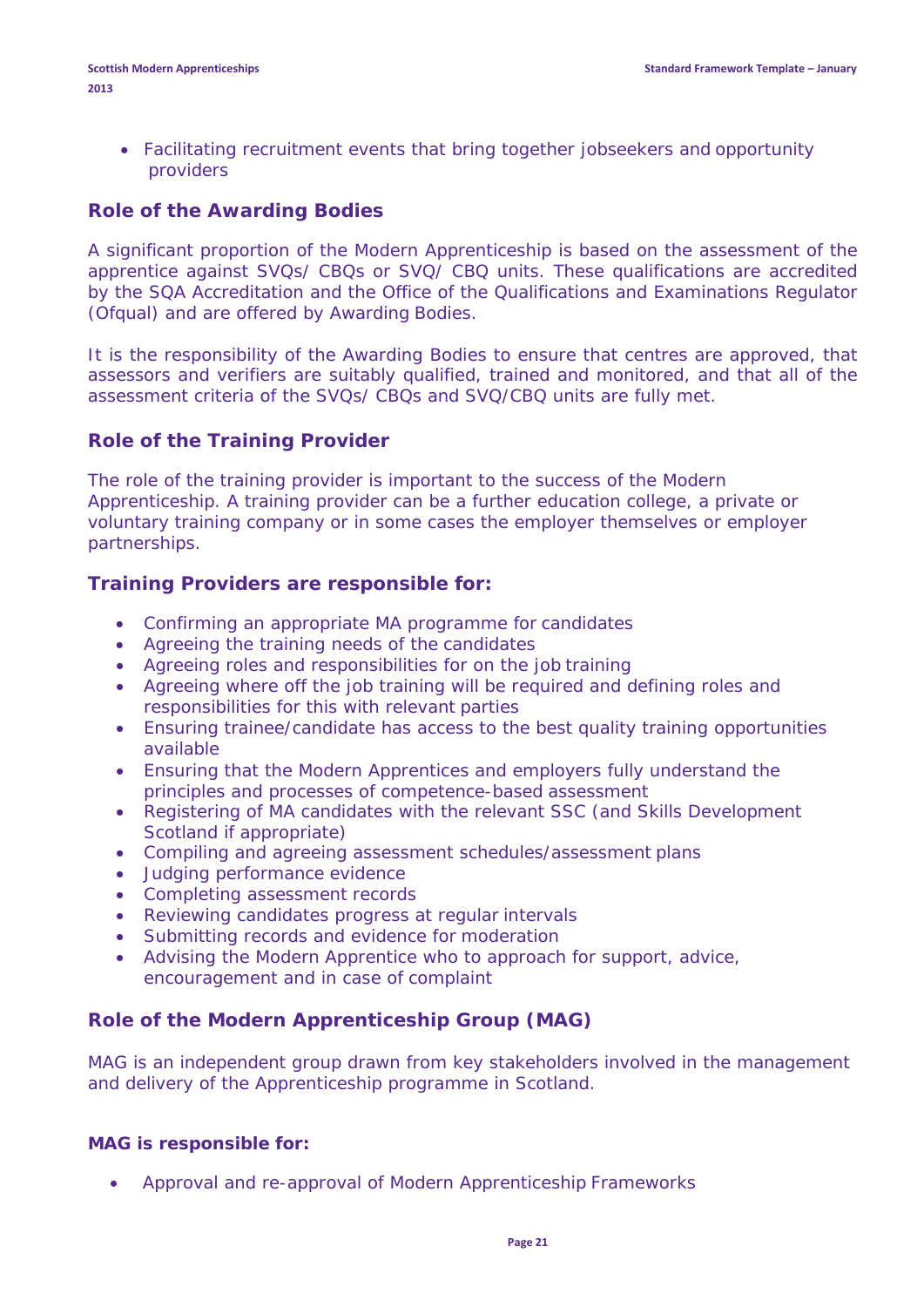- De-approval of Modern Apprenticeship Frameworks
- Encouraging best practice across Modern Apprenticeship Frameworks and sectors

#### **Role of the Employer**

Employers' responsibilities include:

- Paying all Modern Apprentices in accordance with company policy and in line with current legislation
- Agreeing roles and responsibilities for on the job training
- Agreeing where off the job training will be required and define roles and responsibilities for this with relevant parties
- Highlighting opportunities for the Modern Apprentice to demonstrate competence
- Meeting with Trainers, Assessors, Verifiers and the Modern Apprentices to review progress
- Witnessing candidate performance and verifying evidence
- Releasing Modern Apprentices for college/off-the-job training in line with training plan
- Ensuring the experience, facilities and training necessary to achieve the outcomes of the training plan.
- Supporting and encouraging Modern Apprentices and rewarding achievement
- Taking responsibility for the Health & Safety of Modern Apprentices.

#### **Role of the Modern Apprentice**

Modern Apprentices have the same responsibilities to their employer as any other employee. In addition they have a range of commitments to their training programme.

#### **Modern Apprentices' responsibilities include:**

- Observing the company's terms and conditions of employment
- Agreeing a training/development plan with all parties involved
- Undertaking development in line with agreed training plan
- Attending meetings with trainers, assessors and verifiers as required
- Attending college/off-the-job training where required
- Providing evidence of competence
- Developing a collection of evidence (portfolio) and retain ownership of this throughout
- Behaving in a professional manner throughout.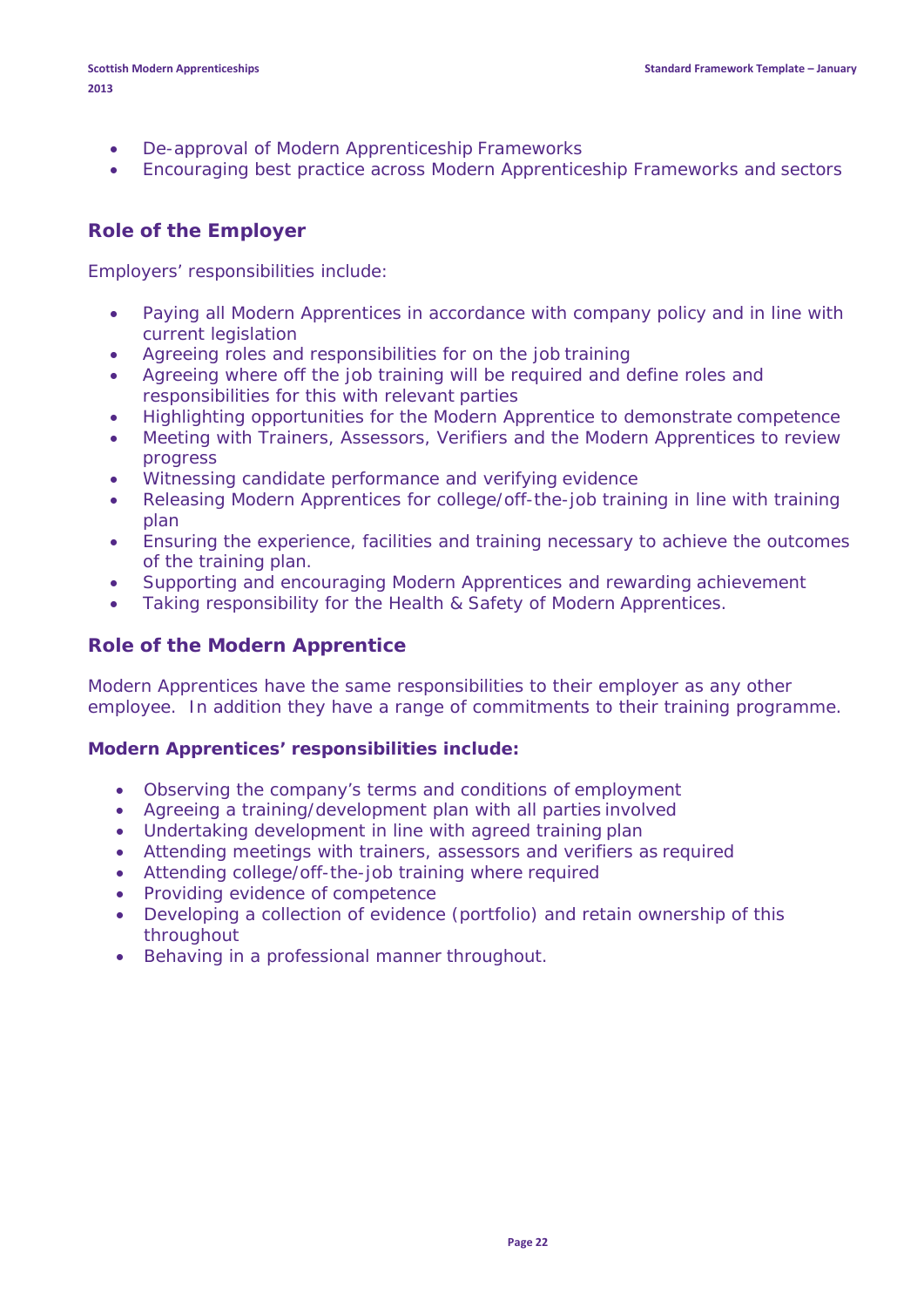### **APPENDIX 2**

#### **Modern Apprenticeship Centres (MACs)**

Modern Apprentices may only be registered through organisations approved by the SSC to deliver this Framework. Such approved organisations are called Modern Apprenticeship Centres (MACs).

The MAC may be the employer of the apprentice or a separate organisation such as a training provider, further education college, a private or voluntary training company or in some cases the employer themselves or employer partnerships.

In order to be approved, organisations must make a formal application to the SSC, seeking approval and establishing that the centre satisfies the following criteria:

#### **Either**

1 be approved by an appropriate Awarding Body as a centre for the assessment of the relevant SVQ/ CBQ (and Core Skills if these are being separately certificated)

#### **or**

2 be capable of demonstrating a contractual relationship with another approved centre for the assessment of those units for which the MAC does not have approval from an appropriate Awarding Body.

#### **In addition**

The SSC will maintain a database of MACs for the delivery of the Framework within Scotland, which will be available to employers and others.

Organisations wishing to become MACs who have yet to obtain the necessary Awarding Body approval for assessment should first contact the Awarding Body direct.

Organisations wishing to be accredited with SQMS (or other appropriate quality system) should contact Skills Development Scotland.

In addition to the assessment of the Modern Apprentice against the relevant standards set by the selected Framework outcomes, the MAC has responsibility for:

- Entering into a formal training agreement with the employer and Modern Apprentice
- Registering Modern Apprentices as candidates for the relevant SVQ/ CBQ (s) and other selected units with the appropriate Awarding Body
- Registering Modern Apprentices with the SSC
- Applying for the final `Certificate of Completion' on behalf of Modern Apprentices
- Informing the SSC of any material alterations to Modern Apprentices' training plans or desired changes to the selected Framework outcomes.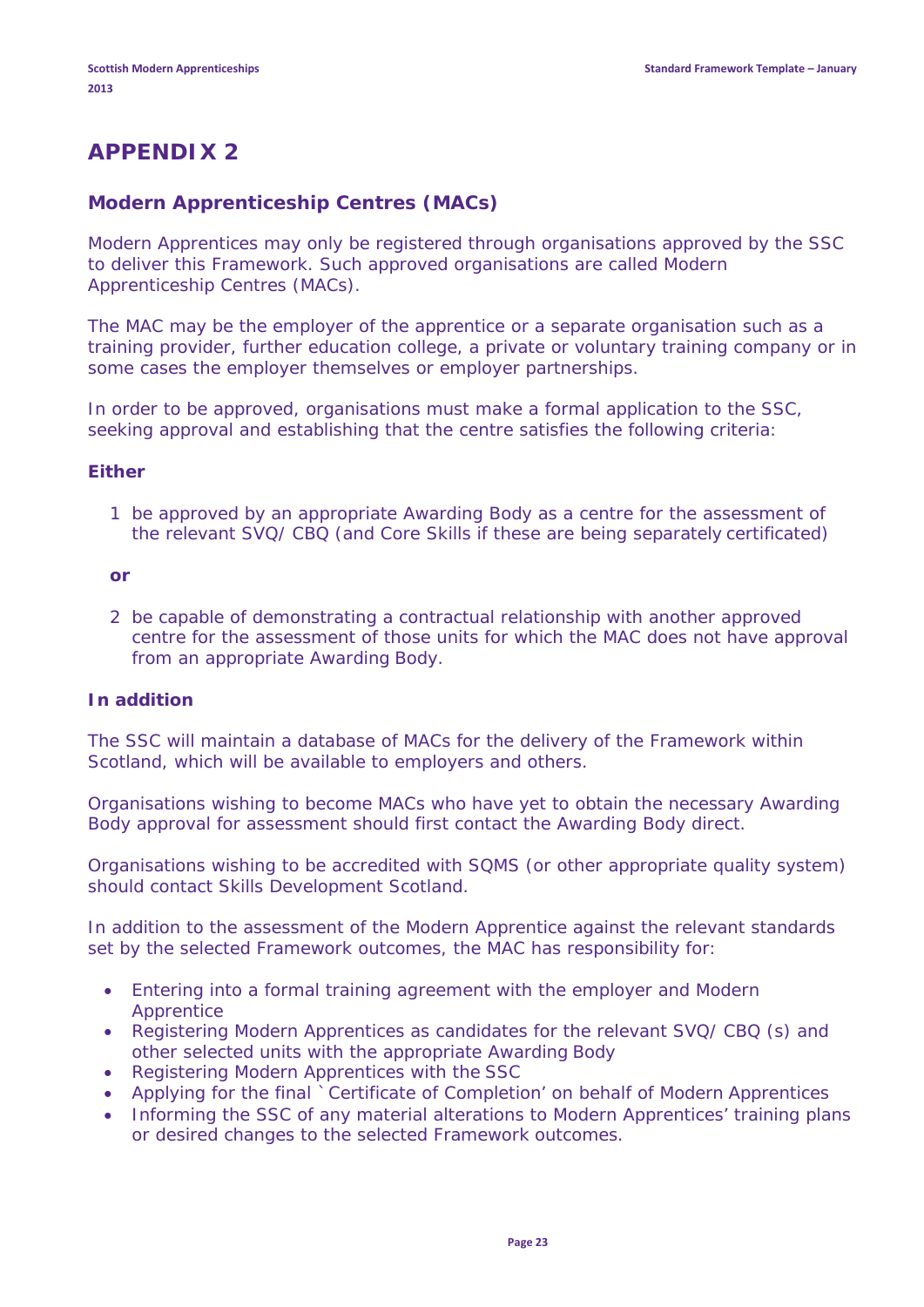### **APPENDIX 3**



#### **MODERN APPRENTICESHIP SAMPLE TRAINING AGREEMENT**

This Training Agreement is entered into by:

| <b>Name of Employer:</b>                               |  |
|--------------------------------------------------------|--|
| <b>Name of Modern</b><br><b>Apprentice:</b>            |  |
| <b>Name of Modern</b><br><b>Apprenticeship Centre:</b> |  |
| <b>Name and Level of MA</b><br><b>Framework</b>        |  |

#### **All partners in the agreement will adhere to the SSSC Codes of Practice**

#### The **Employer's responsibilities** are to:

- 1 employ the modern apprentice subject to the employer's usual terms and conditions of employment;
- 2 provide the modern apprentice with the facilities, training and work place opportunities necessary to achieve the selected Framework outcomes specified in the apprentice's personal training plan;
- 3 pay the modern apprentice an agreed salary which reflects the obligations of the employer and the opportunities for the apprentice;
- 4 in the event of the employer becoming unable to retain the modern apprentice after completion of the apprenticeship, to use reasonable endeavours to secure employment elsewhere;
- 5 in the event of the apprenticeship being terminated prematurely by either the employer or modern apprentice for any reason other than dismissal for unsatisfactory performance or misconduct, to use reasonable endeavours to secure employment and continuation of this apprenticeship elsewhere;
- 6 operate a formal Health and Safety policy and undertake the necessary legal and contractual responsibilities for health and safety of the modern apprentice; and
- 7 operate an Equal Opportunities policy which meets all legal requirements.

The **Modern Apprentice's responsibilities** are to: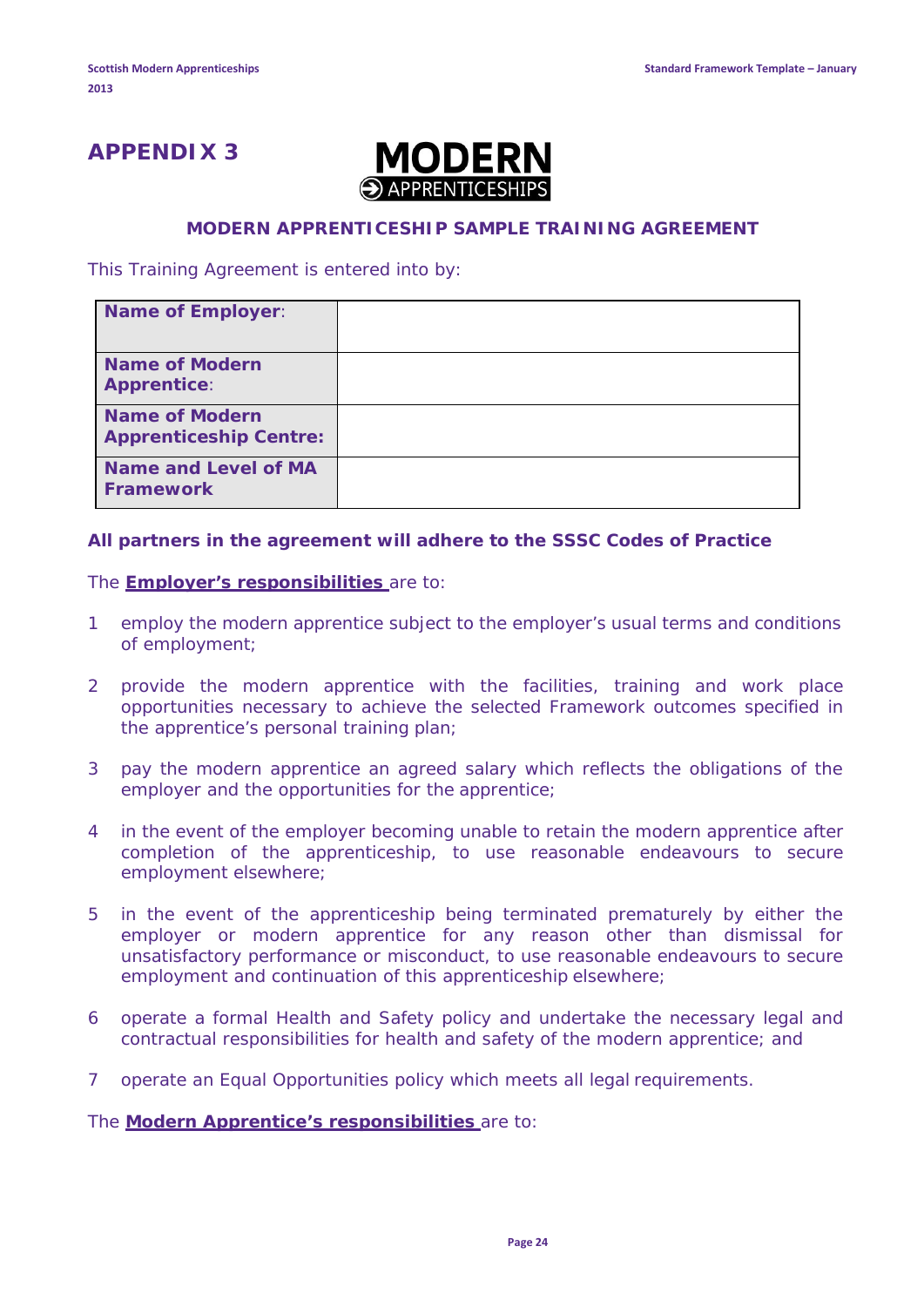- 1 work for the employer in accordance with the agreed terms and conditions of employment;
- 2 undertake training, attend courses if required, keep records, and take assessments to be determined by the employer and/or Modern Apprenticeship Centre, and carry out such work as may be required in order to achieve the selected Framework outcomes specified in the apprentice's personal training plan;
- 3 be diligent, punctual, behave in a responsible manner and in accordance with the requirements of Health and Safety legislation relating to the apprentice's responsibilities as an individual; and
- 4 promote at all times the employer's best interests.

#### The **Modern Apprenticeship Centre's responsibilities** are to:

- 1 agree the content of the modern apprentice's personal training plan as confirming that the selected Framework outcomes and training plans meet the criteria of this modern apprenticeship
- 2 contract with the employer to provide the training and assessment necessary to enable the modern apprentice to achieve the selected Framework outcomes specified in the apprentice's personal training plan; and
- 3 use its best endeavours to ensure that the employer provides the modern apprentice with the facilities, training and work place opportunities necessary to achieve the selected Framework outcomes specified in the apprentice's personal training plan.

**Apprentices are employees as they earn while they learn so that means if they work in a role that requires SSSC registration they must register for that role.**

**This is a separate registration from the apprenticeship registration. SSSC registration is required even if the apprentice is an extra member of staff and considered a trainee.**

**There is more information about SSSC registration on our website <https://www.sssc.uk.com/registration/>**

**Please confirm if Apprentice requires to register with SSSC** 

**Please tick below**

| <b>Yes</b> | Nο |  |
|------------|----|--|
|            |    |  |

This agreement to be signed by all parties:

| <b>Employer</b>                                                  | Date: |
|------------------------------------------------------------------|-------|
| <b>Modern Apprentice</b><br>(or Parent/Guardian, if<br>under 18) | Date: |
| <b>Modern Apprenticeship</b><br>Centre                           | Date: |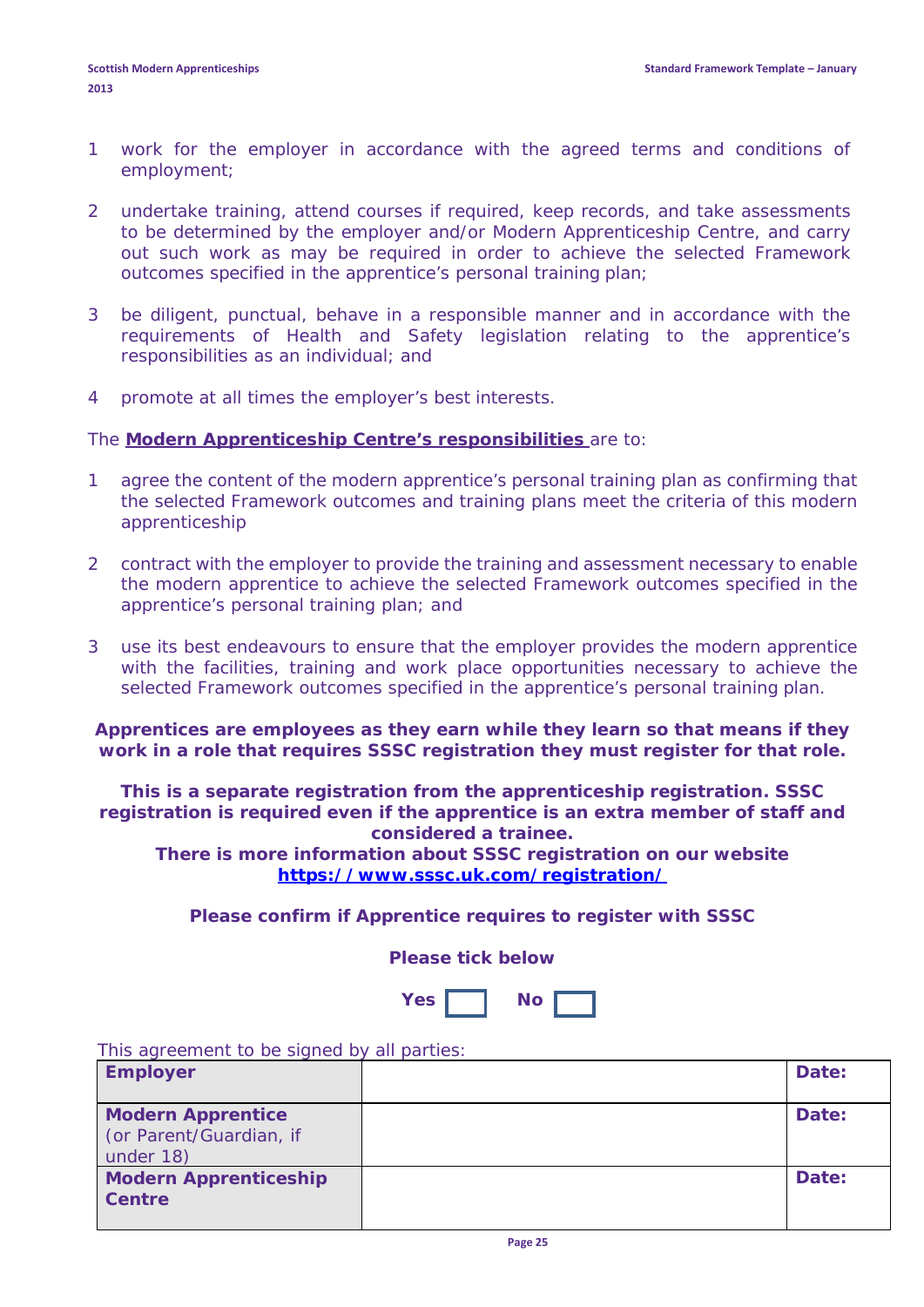

#### **MODERN APPRENTICESHIP TRAINING PLAN**

**The Modern Apprenticeship Centre**

Name:

Address:

Telephone:

Contact:

#### **The Modern Apprentice**

| Full name:     |  |  |
|----------------|--|--|
|                |  |  |
| Home address:  |  |  |
|                |  |  |
|                |  |  |
| Work address:  |  |  |
|                |  |  |
|                |  |  |
|                |  |  |
| Date of birth: |  |  |

**The Employer** Name: Address: Telephone: Contact: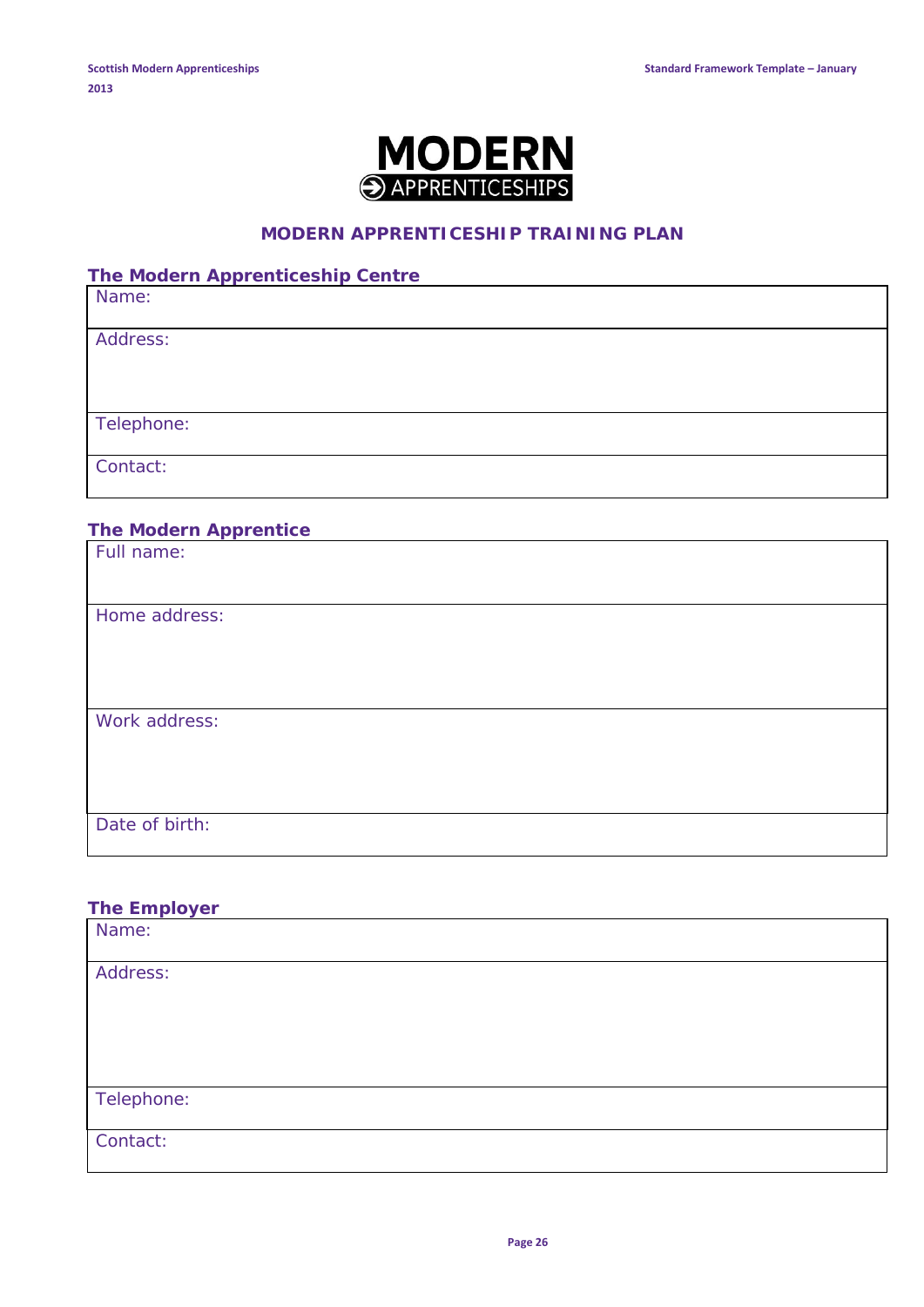#### **Skills Development Scotland office**

| Name:      |  |
|------------|--|
| Address:   |  |
|            |  |
|            |  |
| Telephone: |  |
| Contact:   |  |

#### **Framework selected outcomes** *Mandatory outcomes*

| SVQ/ CBQ Level (please identify level)<br>(List mandatory and optional units) | <b>Tick</b><br>units<br>being<br>underta<br>ken | <b>SCQF</b><br><b>Level</b> | <b>SCQF</b><br><b>Credit</b><br><b>Points</b> |
|-------------------------------------------------------------------------------|-------------------------------------------------|-----------------------------|-----------------------------------------------|
|                                                                               |                                                 |                             |                                               |
|                                                                               |                                                 |                             |                                               |
|                                                                               |                                                 |                             |                                               |
|                                                                               |                                                 |                             |                                               |
|                                                                               |                                                 |                             |                                               |
| SVQ/ CBQ level (please identify level)<br>(List mandatory and optional units) |                                                 |                             |                                               |
|                                                                               |                                                 |                             |                                               |
|                                                                               |                                                 |                             |                                               |
|                                                                               |                                                 |                             |                                               |
|                                                                               |                                                 |                             |                                               |
|                                                                               |                                                 |                             |                                               |
|                                                                               |                                                 |                             |                                               |
|                                                                               |                                                 |                             |                                               |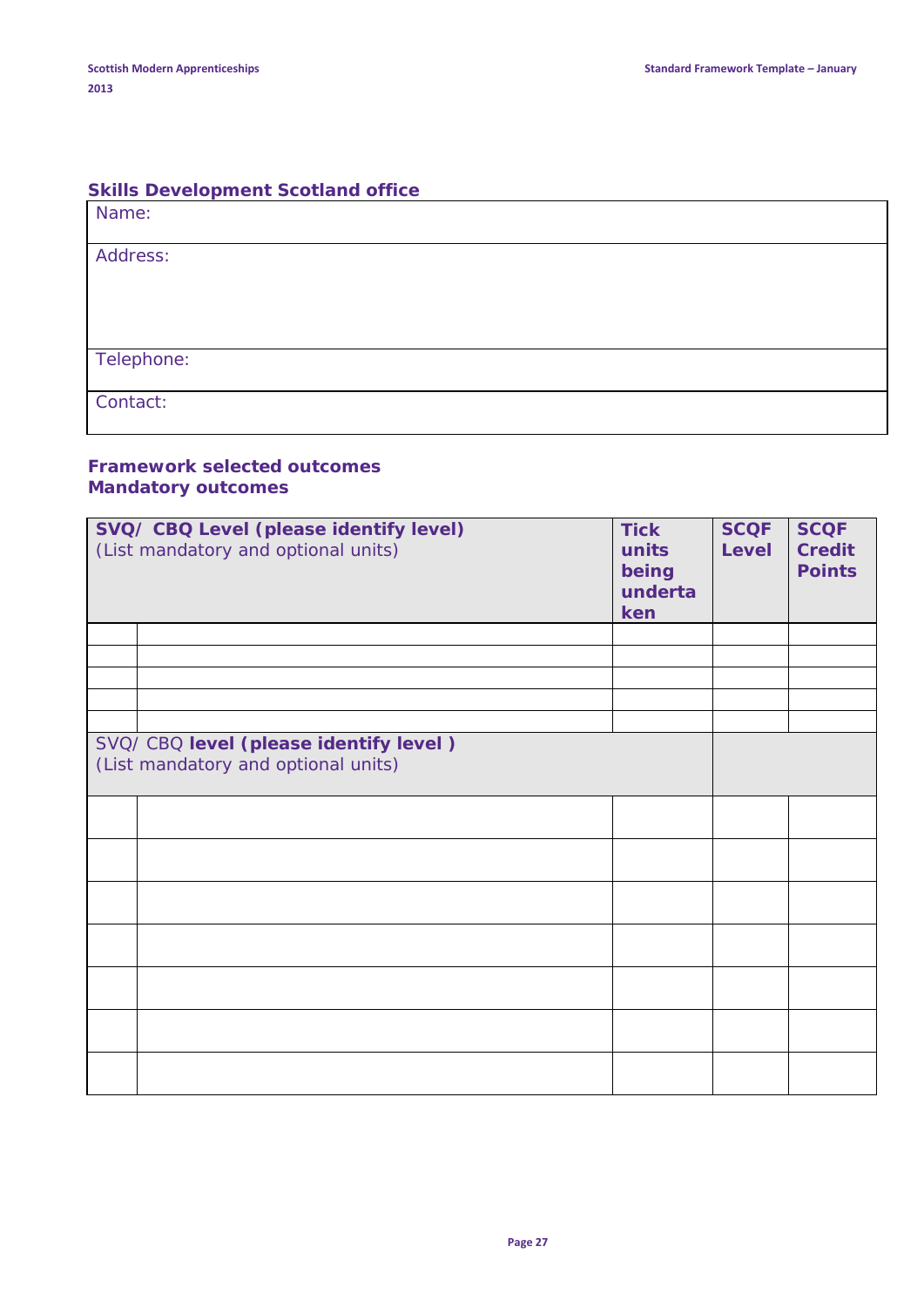| <b>Enhancements</b> |  |  |  |  |
|---------------------|--|--|--|--|
|                     |  |  |  |  |
|                     |  |  |  |  |

|                | <b>Core Skills</b><br>(Include details of the minimum level required) | Tick units<br>being<br>undertak<br>en | <b>SCOF</b><br>Level | <b>SCQF</b><br>Credit<br>Points |
|----------------|-----------------------------------------------------------------------|---------------------------------------|----------------------|---------------------------------|
|                | Communication                                                         |                                       |                      |                                 |
| 2              | Working with others                                                   |                                       |                      |                                 |
| 3              | <b>Numeracy</b>                                                       |                                       |                      |                                 |
| $\overline{4}$ | Information and communication technology                              |                                       |                      |                                 |
| 5              | <b>Problem Solving</b>                                                |                                       |                      |                                 |

### *Optional outcomes*

| <b>Additional units (if any)</b><br>These are optional and should reflect the individual<br>training needs of the Apprentice | Tick units<br>being<br>undertak<br>en | <b>SCOF</b><br>Level | <b>SCQF</b><br>Credit<br><b>Points</b> |
|------------------------------------------------------------------------------------------------------------------------------|---------------------------------------|----------------------|----------------------------------------|
| (specify unit)                                                                                                               |                                       |                      |                                        |
| (specify unit)                                                                                                               |                                       |                      |                                        |
| (specify unit)                                                                                                               |                                       |                      |                                        |
| (specify unit)                                                                                                               |                                       |                      |                                        |